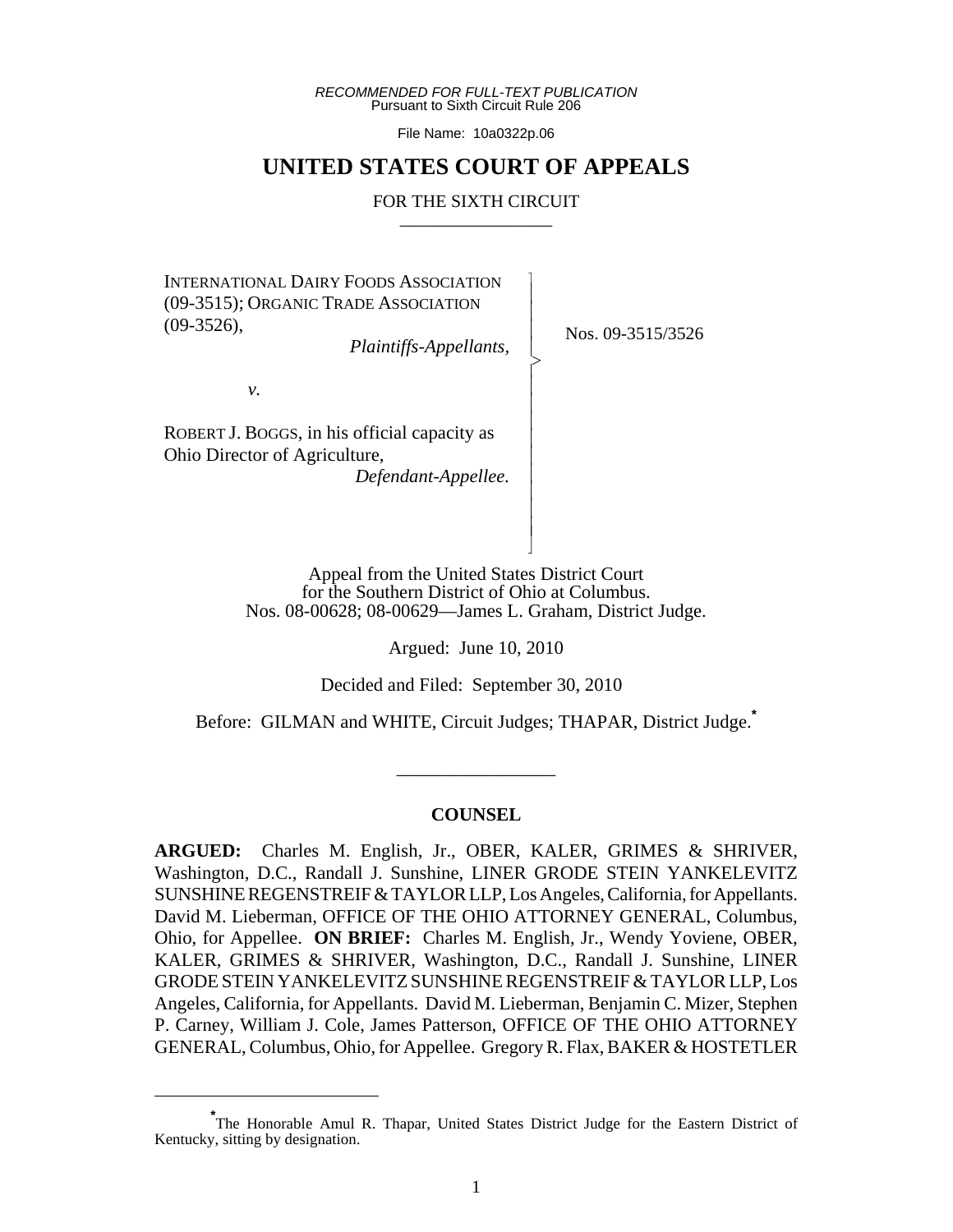LLP, Columbus, Ohio, Paige Tomaselli, THE CENTER FOR FOOD SAFETY, San Francisco, California, for Amici Curiae.

# **OPINION \_\_\_\_\_\_\_\_\_\_\_\_\_\_\_\_\_**

**\_\_\_\_\_\_\_\_\_\_\_\_\_\_\_\_\_**

RONALD LEE GILMAN, Circuit Judge. In response to a number of dairy processors advertising their nonuse of artificial hormones in the production of milk, the Ohio Department of Agriculture (ODA) adopted a regulation designed to curb the allegedly misleading labeling of dairy products. The regulation prohibits dairy processors from making claims about the absence of artificial hormones in their milk products (composition claims), and it also requires them to include a disclaimer when making such claims about their production processes. Two separate dairy-processor trade organizations filed suit, asserting that the regulation violates their First Amendment rights and the dormant Commerce Clause.

The district court granted summary judgment in favor of the state of Ohio on all but one of these claims. Based on this ruling, the court also denied the dairy processors' motion for a preliminary injunction. The processors then filed an interlocutory appeal with regard to both orders. For the following reasons, we **REVERSE** the judgment of the district court to the extent that it upheld the regulation's prophylactic ban on composition claims and its prohibition on the use of an asterisk for required disclosures to accompany production claims, **AFFIRM** the remainder of the judgment, and **REMAND** the case to the district court for further proceedings consistent with this opinion.

#### **I. BACKGROUND**

#### **A. Factual history**

This case concerns the labeling of milk products to reflect the nonuse of artificial hormones by members of two dairy-processor trade organizations, the International Dairy Foods Association (IDFA) and the Organic Trade Association (OTA). The IDFA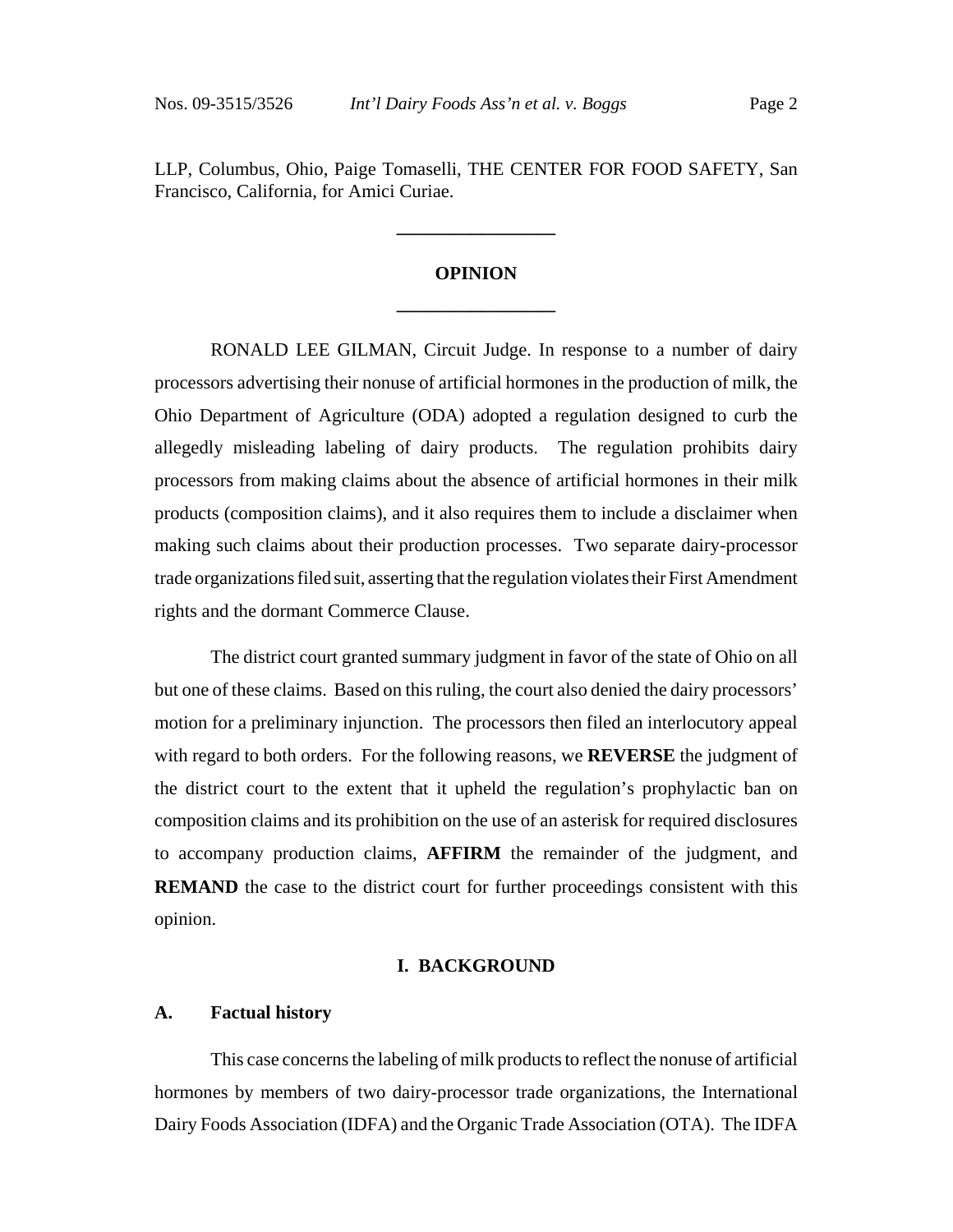is a trade organization whose collective membership consists of an estimated 85 percent of the milk, cultured-products, cheese, and frozen-desserts producers in the United States. In contrast, OTA's members span the entire organic industry, including dairy production. Several OTA members are certified organic dairy processors that must comply with the Organic Foods Production Act (OFPA), 7 U.S.C. § 6501 et seq., which forbids the use of antibiotics, artificial hormones, and pesticides in food production. (The IDFA and the OTA are hereinafter collectively referred to as "the Processors.")

At issue in this case is a genetically engineered hormone called recombinant bovine somatotropin (rbST), also known as recombinant bovine growth hormone (rbGH). The substance is given to lactating cows to increase their milk production. As used, rbST combines with the naturally occurring bovine somatotropin (bST) to increase dairy cows' milk production by up to 10 percent over cows not given the artificial hormone.

In 1993, the Food and Drug Administration (FDA) approved the use of rbST in cows, concluding that the artificial hormone "is safe and effective for dairy cows, that milk from rbST-treated cows is safe for human consumption, and that production and use of the product do not have a significant impact on the environment." Interim Guidance on the Voluntary Labeling of Milk and Milk Products from Cows that Have Not Been Treated with Recombinant Bovine Somatotropin, 59 Fed. Reg. 6279, 6279-80 (Feb. 10, 1994); *see also* 58 Fed. Reg. 59946 (Nov. 12, 1993) (approving the use of rbST). The agency further "found that there was no significant difference between milk from treated and untreated cows." *Id*. at 6280. Recognizing that some food companies might wish to inform consumers that they do not use milk from cows receiving rbST, the FDA determined that such companies could voluntarily label their products as such, provided that "any statements made are truthful and not misleading." *Id*.

In response to requests from several states for further guidance on this issue, the FDA in 1994 published an Interim Guidance regarding the labeling of milk and milk products from cows not treated with rbST. The Guidance addressed two types of claims: (1) "composition claims," which refer to the final composition of the milk or milk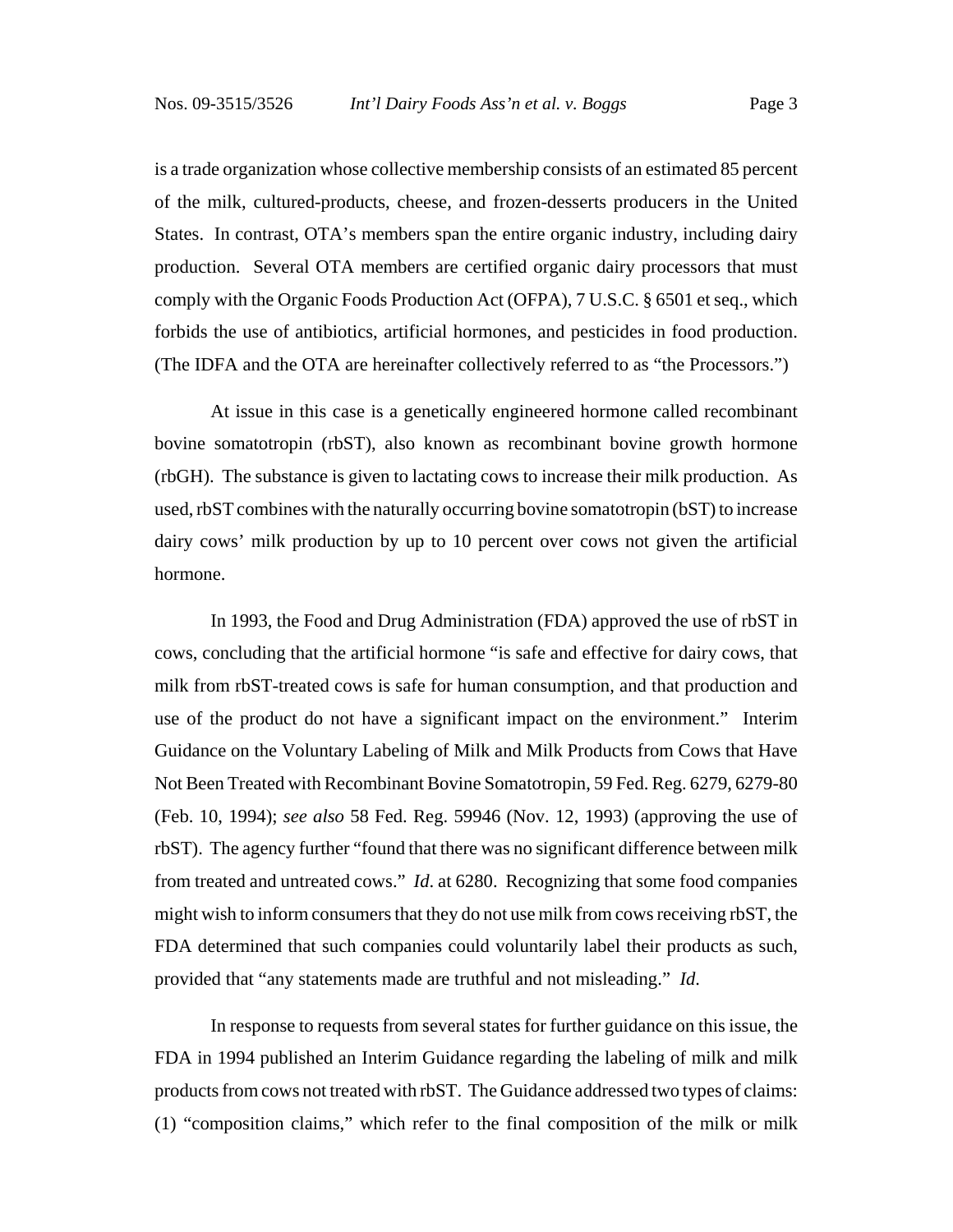product (*e.g.*, "rbST free"), and (2) "production claims," which refer to the manner in which the product is produced (*e.g.*, "from cows not treated with rbST"). With regard to composition claims, the FDA strongly discouraged their use. It concluded that the term "bST-free" would be false under any circumstances, given that bST is naturally present in milk. 59 Fed. Reg. at 6280. The FDA next addressed the claim "rbST free," noting that it was "concerned that the term . . . may imply a compositional difference between milk from treated and untreated cows rather than a difference in the way the milk is produced." *Id*.

Instead, the agency encouraged dairy processors to use production claims such as "from cows not treated with rbST." But it cautioned that even these claims have "the potential to be misunderstood by consumers" because they "may imply that milk from untreated cows is safer or of higher quality than milk from treated cows," an implication that would be "false and misleading." *Id*. The FDA therefore suggested that processors place production claims "in a proper context," such as by pairing a production claim with the statement that "[n]o significant difference has been shown between milk derived from rbST-treated and non-rbST-treated cows," or "by conveying the firm's reasons (other than safety or quality) for choosing not to use milk from cows treated with rbST." *Id*.

Bowing to "the traditional role of the States in overseeing milk production," the FDA clarified that its Guidance was a nonbinding document intended to give states assistance in formulating their own labeling laws. *Id*. The FDA also recommended that states require food companies to maintain records substantiating their claims and to make those records available for inspection. *Id*.

In the 14 years since the FDA issued its Guidance, consumer demand for dairy products made with milk from non-rbST-treated cows has increased. Many dairy processors, including those belonging to both the IDFA and the OTA, no longer accept milk from dairy farmers that comes from cows treated with rbST. Some IDFA processors, for example, have entered into agreements with milk suppliers to ensure that the milk received is from untreated cows, and the processors label their products to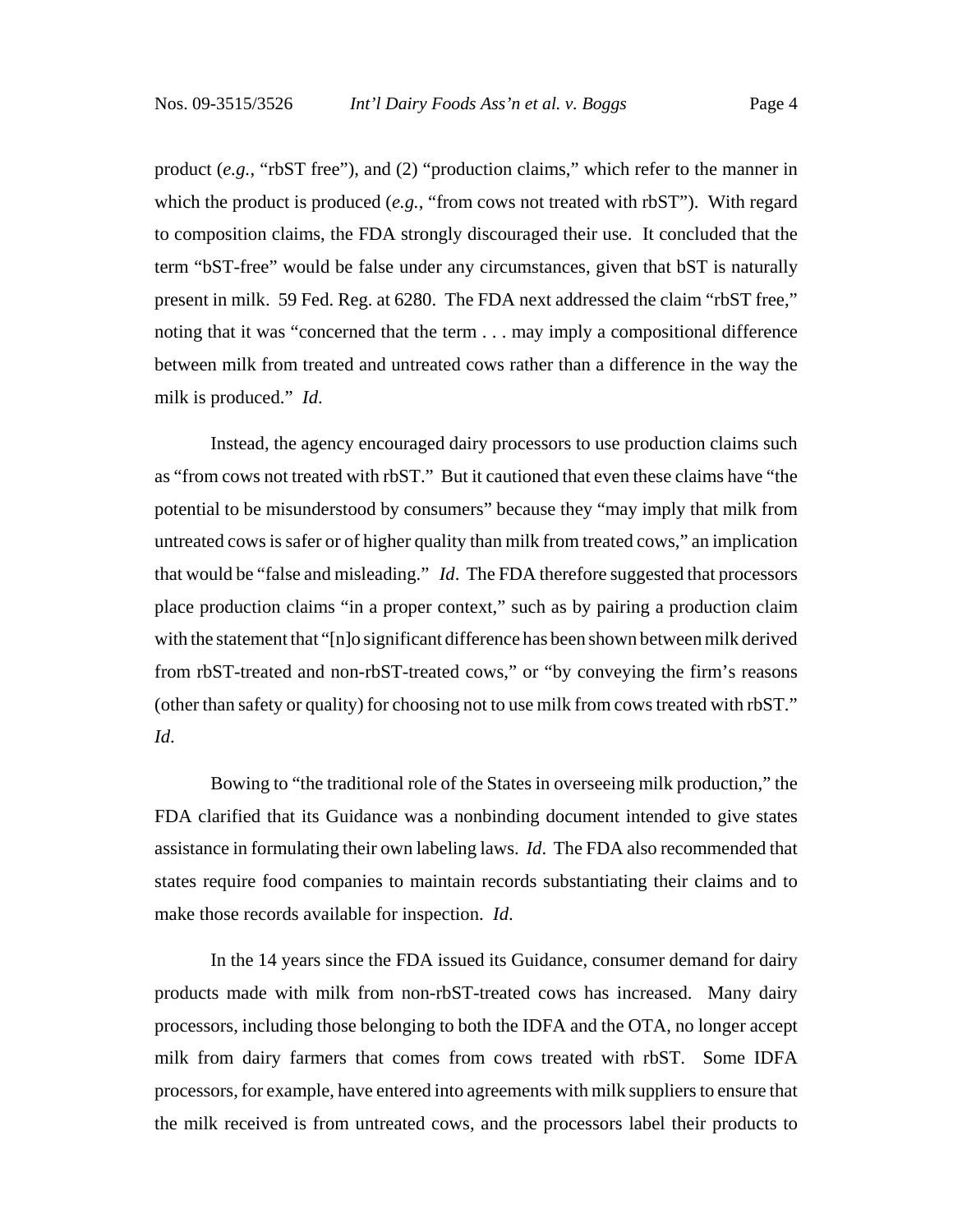reflect this fact. And OTA members who label their products as "organic" are specifically precluded by the OFPA from using milk from cows treated with rbST or any other artificial hormone.

Several of these Processors advertised their nonuse of rbST on dairy products that they sold in Ohio. In response, Ohio Governor Ted Strickland issued an executive order in February 2008 that directed the ODA to "define what constitutes false and misleading labels on milk and milk products." Ohio Governor Executive Order 2008- 03S (Feb. 7, 2008). He further ordered the agency to require dairy producers claiming that they do not use rbST to submit supporting documentation and to create labels containing representations consistent with the FDA's rbST findings.

The ODA then issued a proposed Rule restricting the types of claims that dairy processors could make about milk and milk products. To gauge public support for these labeling restrictions, the ODA solicited comments about the proposed Rule and held two public hearings. Less than 70 of the 2,700 emails and letters sent to the ODA during this time period were in favor of the proposed Rule, according to estimates made by the Processors.

ODA Director Robert Boggs nevertheless adopted the Rule in May 2008. In relevant part, the final Rule states that

(A) Pursuant to sections 917.05 and 3715.60 of the Revised Code, dairy products will be deemed to be misbranded if they contain a statement which is false or misleading.

(B) A dairy label which contains a production claim that "this milk is from cows not supplemented with rbST" (or a substantially equivalent claim) may be considered misleading on the basis of such language, unless:

> (1) The labeling entity has verified that the claim is accurate, and proper documents, including, but not limited to, producer signed affidavits, farm weight tickets and plant audit trails, to support the claim, are made readily available to ODA for inspection; and

> (2) The label contains, in the same label panel, in exactly the same font, style, case, and color and at least half the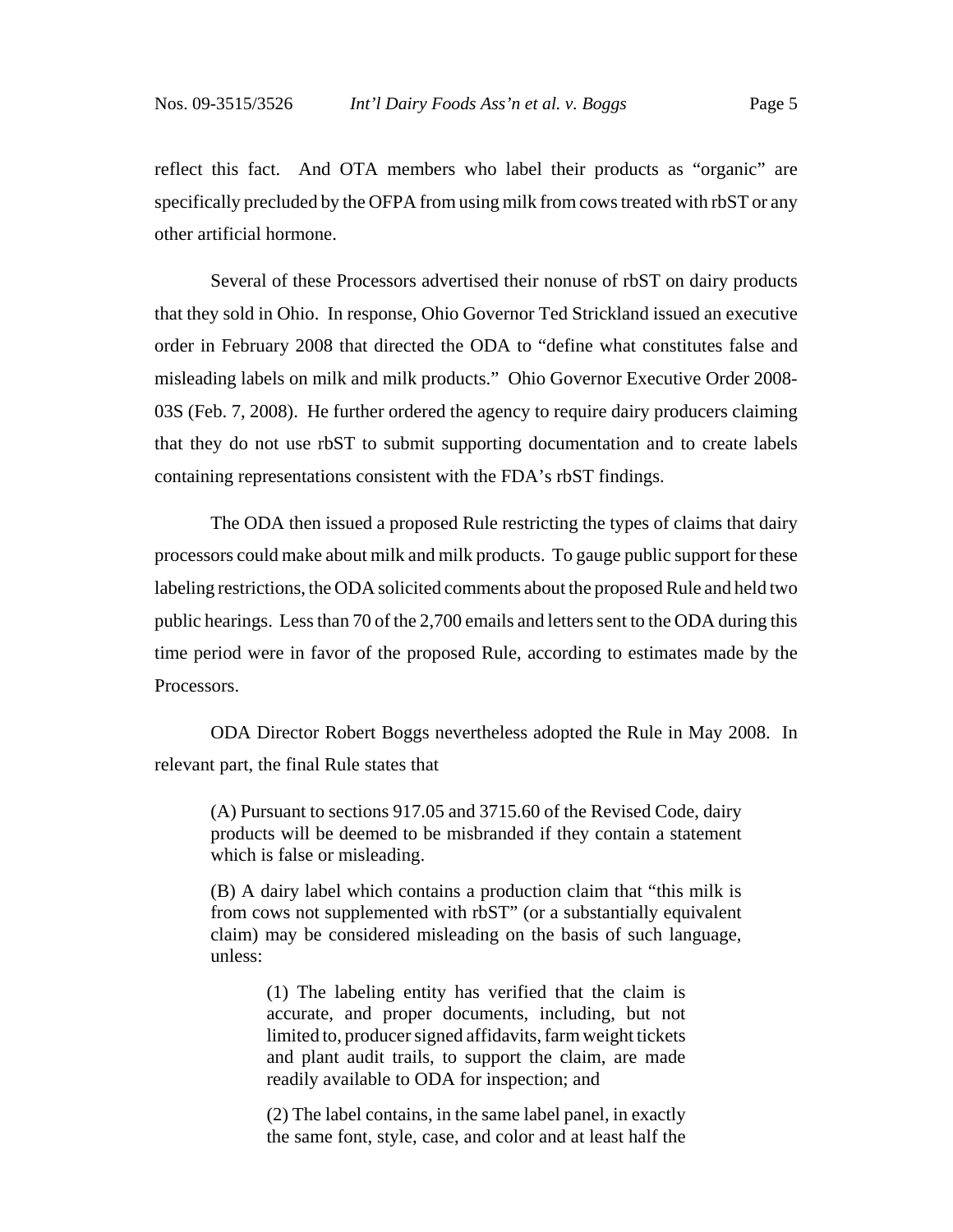size (but no smaller than seven point font) as the foregoing representation, the following contiguous additional statement (or a substantially equivalent statement): "The FDA has determined that no significant difference has been shown between milk derived from rbST-supplemented and non-rbST-supplemented cows."

(C) Making claims regarding the composition of milk with respect to hormones, such as "No Hormones", "Hormone Free", "rbST Free", "rbGH Free", "No Artificial Hormones" and "bST Free", is false and misleading. ODA will not permit such statements on any dairy product labels.

(D) Statements may be considered to be false or misleading if they indicate the absence of a compound not permitted by the United States [F]ood and [D]rug [A]dministration to be present in any dairy product, including, but not limited to antibiotics or pesticides. Except as otherwise provided in this rule, accurate production claims will not be deemed false or misleading.

Ohio Admin. Code § 901:11-8-01.

#### **B. Procedural history**

Shortly after the final adoption of the Rule, the IDFA and the OTA filed separate lawsuits in the district court, challenging the Rule as unconstitutional. The two cases were later consolidated by the district court. According to the Processors, Ohio's labeling Rule infringes on their First Amendment rights, violates the dormant Commerce Clause, is unconstitutionally vague, and is preempted by the OFPA. The IDFA also asserted an equal protection claim in its complaint.

The Processors sought a preliminary injunction, after which both sides moved for summary judgment on all issues except the IDFA's equal protection claim. Addressing all three motions in one order, the district court granted summary judgment in favor of the State on the Processors' Commerce Clause, void-for-vagueness, and preemption claims. Regarding the Processors' First Amendment claim, the court granted summary judgment in favor of the State on the issue of the Rule's prohibition of composition claims. But it granted the State only partial summary judgment as to the Rule's restrictions on production claims in light of an undeveloped factual record on the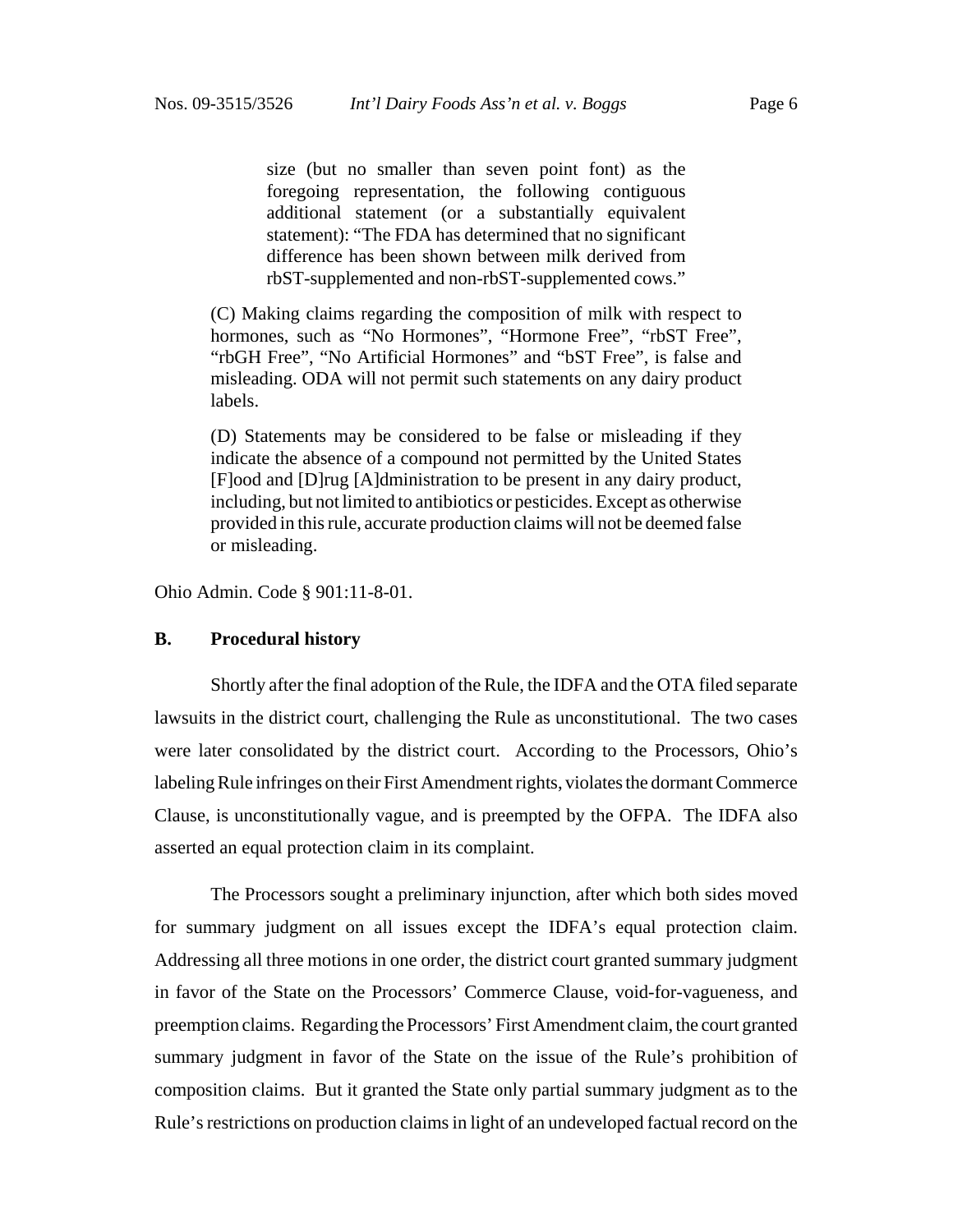issue of whether the Rule's requirements were unduly burdensome as applied to small containers. The court found that, in light of these rulings, the Processors had not shown that they were likely to prevail on the merits of their claims and therefore denied their motion for a preliminary injunction. This interlocutory appeal of the district court's preliminary injunction and summary judgment orders followed. The Processors contest the district court's ruling only as it pertains to their First Amendment and Commerce Clause claims.

#### **II. ANALYSIS**

#### **A. Standards of review**

We review de novo a district court's grant of summary judgment. *ACLU of Ky. v. Grayson County*, 591 F.3d 837, 843 (6th Cir. 2010). Summary judgment is proper where no genuine issue of material fact exists and the moving party is entitled to judgment as a matter of law. Fed. R. Civ. P.  $56(c)(2)$ . In considering a motion for summary judgment, the district court must draw all reasonable inferences in favor of the nonmoving party. *Matsushita Elec. Indus. Co. v. Zenith Radio Corp.*, 475 U.S. 574, 587 (1986). The central issue is "whether the evidence presents a sufficient disagreement to require submission to a jury or whether it is so one-sided that one party must prevail as a matter of law." *Anderson v. Liberty Lobby, Inc.*, 477 U.S. 242, 251-52 (1986).

By contrast, the decision of whether to grant a motion for a preliminary injunction is "left to the sound discretion of the district court." *Deja Vu of Cincinnati, L.L.C. v. Union Twp. Bd. of Trs.*, 411 F.3d 777, 782 (6th Cir. 2005). "A district court, in deciding whether to grant an injunction, abuses its discretion when it applies the incorrect legal standard, misapplies the correct legal standard, or relies upon clearly erroneous findings of fact." *Id*. (citation and internal quotation marks omitted). The following factors are to be considered by a district court in deciding whether to grant a preliminary injunction:

(1) whether the plaintiff has established a substantial likelihood or probability of success on the merits; (2) whether there is a threat of irreparable harm to the plaintiff; (3) whether issuance of the injunction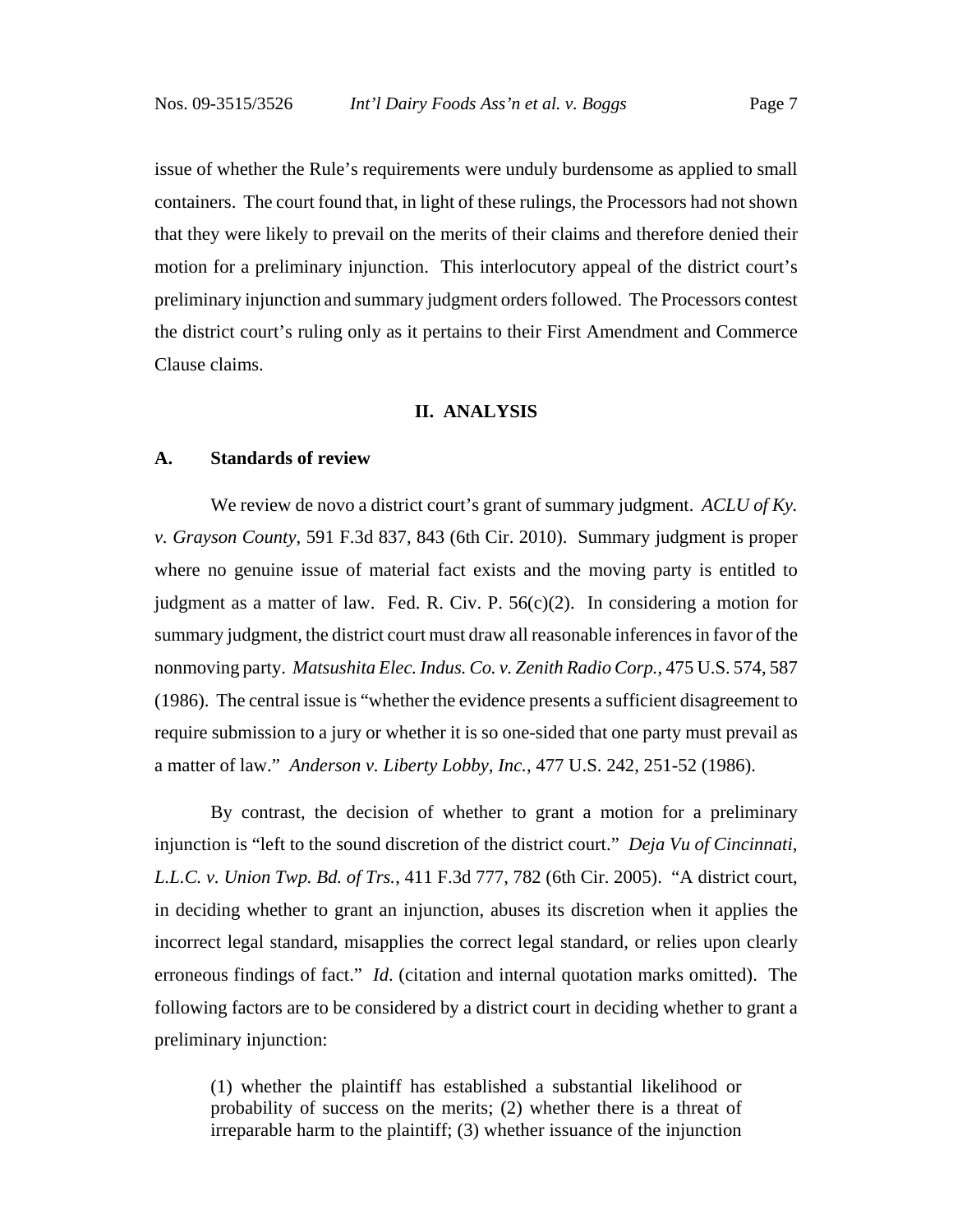would cause substantial harm to others; and (4) whether the public interest would be served by granting injunctive relief.

*Nightclubs, Inc. v. City of Paducah*, 202 F.3d 884, 888 (6th Cir. 2000), *overruled on other grounds by 729, Inc. v. Kenton County Fiscal Court*, 515 F.3d 485 (6th Cir. 2008).

Like the parties, the district court focused exclusively on the first of these four factors—whether the Processors are likely to succeed on the merits of their claims—and relied on its summary judgment ruling to conclude that the Processors were not entitled to injunctive relief. The key issue on appeal is thus whether the district court erred in its adverse rulings on the Processors' (1) First Amendment challenge to the Rule's prophylactic ban on composition claims, (2) First Amendment challenge to the Rule's disclosure requirement for production claims, and (3) dormant Commerce Clause challenge to the Rule. We address each claim in turn below.

### **B. First Amendment challenge to the ban on composition claims**

The Processors contend that the Ohio rule violates the First Amendment by placing a prophylactic ban on composition claims such as "rbST free," "antibiotic-free," and "pesticide-free." Both sides agree that the composition claims at issue constitute commercial speech and are thus afforded less extensive protection under the First Amendment than noncommercial speech. *See Zauderer v. Office of Disciplinary Counsel of the Supreme Court of Ohio*, 471 U.S. 626, 637 (1985) (making the commercial-noncommercial distinction in the context of restrictions on attorney advertising). Under the commercial-speech framework, "[t]ruthful advertising related to lawful activities is entitled to the protections of the First Amendment," *In re R.M.J.*, 455 U.S. 191, 203 (1982), but the government is "free to prevent the dissemination of commercial speech that is false, deceptive, or misleading," *Zauderer*, 471 U.S. at 638.

Prophylactic bans on commercial speech are evaluated under a four-part analysis first set forth in *Central Hudson Gas & Electric Corp. v. Public Service Commission*, 447 U.S. 557 (1980). Pursuant to that analysis, a court first determines whether the speech concerns unlawful activity or is misleading. *Id.* at 566. If a court finds in the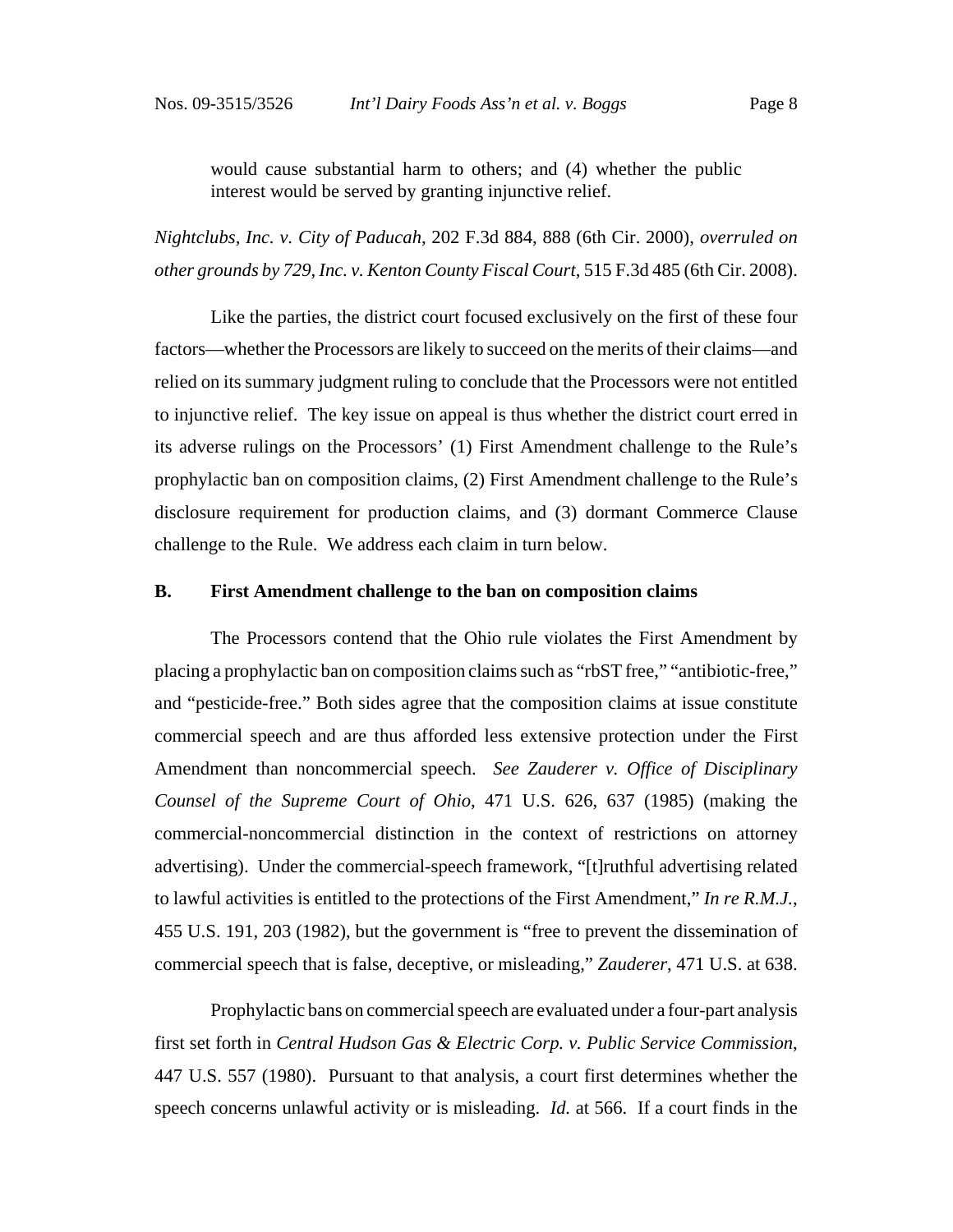affirmative on either prong, the speech is not entitled to First Amendment protection, and the analysis ends. *Id*. But if the court finds that the speech is entitled to First Amendment protection, it then makes three additional inquiries: (1) whether the asserted governmental interest is substantial, (2) whether the regulation directly advances that interest, and (3) whether the regulation is more extensive than necessary to serve the asserted interest. *Id*.

#### *1. Whether the Processors' composition claims are inherently misleading*

The district court in the present case concluded that the composition claims were misleading and therefore not entitled to any First Amendment protection. "Misleading advertising may be prohibited entirely," including where the speech is "inherently likely to deceive or where the record indicates that a particular form or method of advertising has in fact been deceptive." *In re R.M.J.*, 455 U.S. at 202-03. Where speech is only potentially misleading, however, the *Central Hudson* framework applies. *Id*. at 203. Under these circumstances, "the preferred remedy is more disclosure, rather than less." *Bates v. State Bar of Ariz.*, 433 U.S. 350, 374-75 (1977) (striking down a ban on price advertising for "routine" legal services in part because "it seems peculiar to deny the consumer, on the ground that the information is incomplete, at least some of the relevant information needed to reach an informed decision").

The district court held that the composition claims were inherently misleading because "they imply a compositional difference between those products that are produced with rb[ST] and those that are not," in contravention of the FDA's finding that there is no measurable compositional difference between the two. This conclusion is belied by the record, however, which shows that, contrary to the district court's assertion, a compositional difference does exist between milk from untreated cows and conventional milk ("conventional milk," as used throughout this opinion, refers to milk from cows treated with rbST). As detailed by the amici parties seeking to strike down the Rule, the use of rbST in milk production has been shown to elevate the levels of insulin-like growth factor 1 (IGF-1), a naturally-occurring hormone that in high levels is linked to several types of cancers, among other things. The amici also point to certain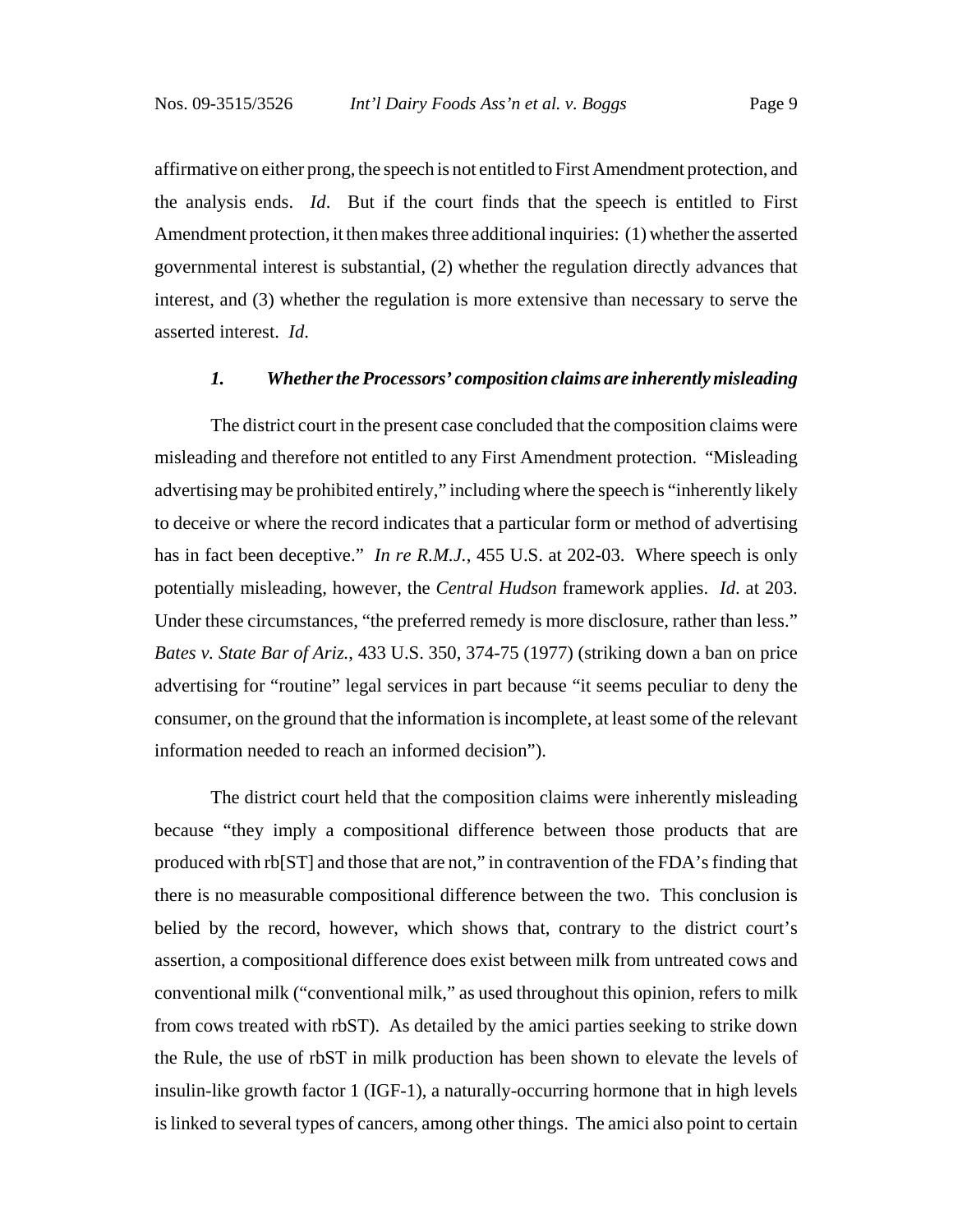studies indicating that rbST use induces an unnatural period of milk production during a cow's "negative energy phase." According to these studies, milk produced during this stage is considered to be low quality due to its increased fat content and its decreased level of proteins. The amici further note that milk from treated cows contains higher somatic cell counts, which makes the milk turn sour more quickly and is another indicator of poor milk quality. This evidence precludes us from agreeing with the district court's conclusion that there is no compositional difference between the two types of milk.

In addition, and more salient to the regulation of composition claims like "rbST free," the failure to discover rbST in conventional milk is not necessarily because the artificial hormone is absent in such milk, but rather because scientists have been unable to perfect a *test* to detect it. As recognized by the State's brief in the district court, "given existing technology, it is currently impossible to test milk to determine whether the hormones present are natural hormones or recombinant hormones (such as rbST)." The State further conceded this point at oral argument, acknowledging that conventional milk "could" contain rbST, but that no test has been able to verify if this is in fact the case. This uncertainty is also implicit in the FDA's 1994 Guidance. There, the agency stated that "there [i]s no *significant* difference between milk from treated and untreated cows" because "[t]here is currently no way to differentiate analytically between naturally occurring bST and [r]bST in milk." 59 Fed. Reg. 6279, 6280 (emphasis added). The FDA thus appears to have left room for the fact that *some* compositional difference between the two types of milk may exist, leaving open the possibility that one day a method might exist to detect whether rbST is in fact present in conventional milk.

Taken collectively, this evidence points to two distinct types of milk. On the one hand is milk from cows never given rbST, which in turn cannot produce milk that has rbST as a matter of fact. The composition claim "rbST free" is therefore demonstrably true as applied to this milk. On the other hand, milk from cows treated with rbST might contain the artificial hormone, although there is currently no way to determine whether that is the case. But even if rbST is not present in conventional milk, there is still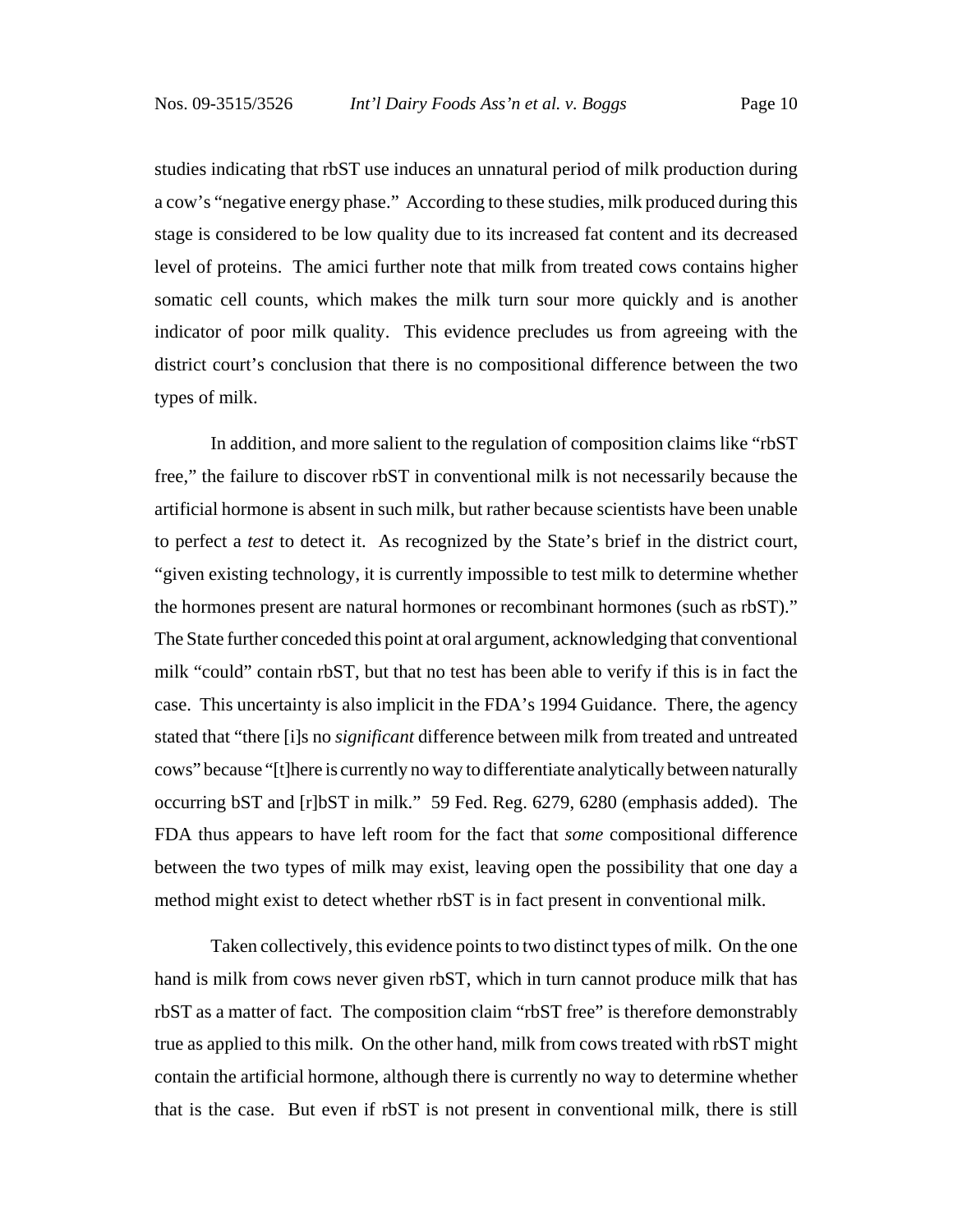evidence that it contains increased levels of IGF-1 and might be compositionally of a lesser quality.

A compositional difference thus exists between the two types of milk, although the extent of this difference—namely whether conventional milk does in fact contain rbST—is still very much an open question. As such, the composition claim "rbST free" at best informs consumers of a meaningful distinction between conventional and other types of milk and at worst potentially misleads them into believing that a compositionally distinct milk adversely affects their health. Under these circumstances, we conclude that composition claims like "rbST free" are not inherently misleading. We must therefore apply the remaining three *Central Hudson* factors to assess the constitutionality of the Rule's prophylactic ban on the composition claims "rbST free" and "artificial hormone free."

As a separate matter, the Processors challenge on appeal the Rule's ban of composition claims related to antibiotics and pesticides. The State responds that antibiotics and pesticides are "largely detectable in milk" and that "all milk is routinely tested for antibiotics, and the presence of any antibiotic in any amount renders the milk unacceptable for consumption." It added that cost considerations prevent the routine testing of every batch of milk. The State, however, did not present any evidence with regard to testing procedures used to detect antibiotics and pesticides.

Evidence of this testing might well influence our determination as to whether the claims "antibiotic free" and "pesticide free" are inherently misleading. If the State's testing can detect these substances and prevent any amount of them from being present in conventional milk, then such claims would be inherently misleading because they falsely imply that conventional milk contains antibiotics and pesticides when in fact the State tests to ensure that it does not. But there is no evidence in the record to verify the State's contention. In light of this insufficiently developed factual record, the State has not shown that it is entitled to summary judgment on this challenge. We therefore remand the issue for further proceedings.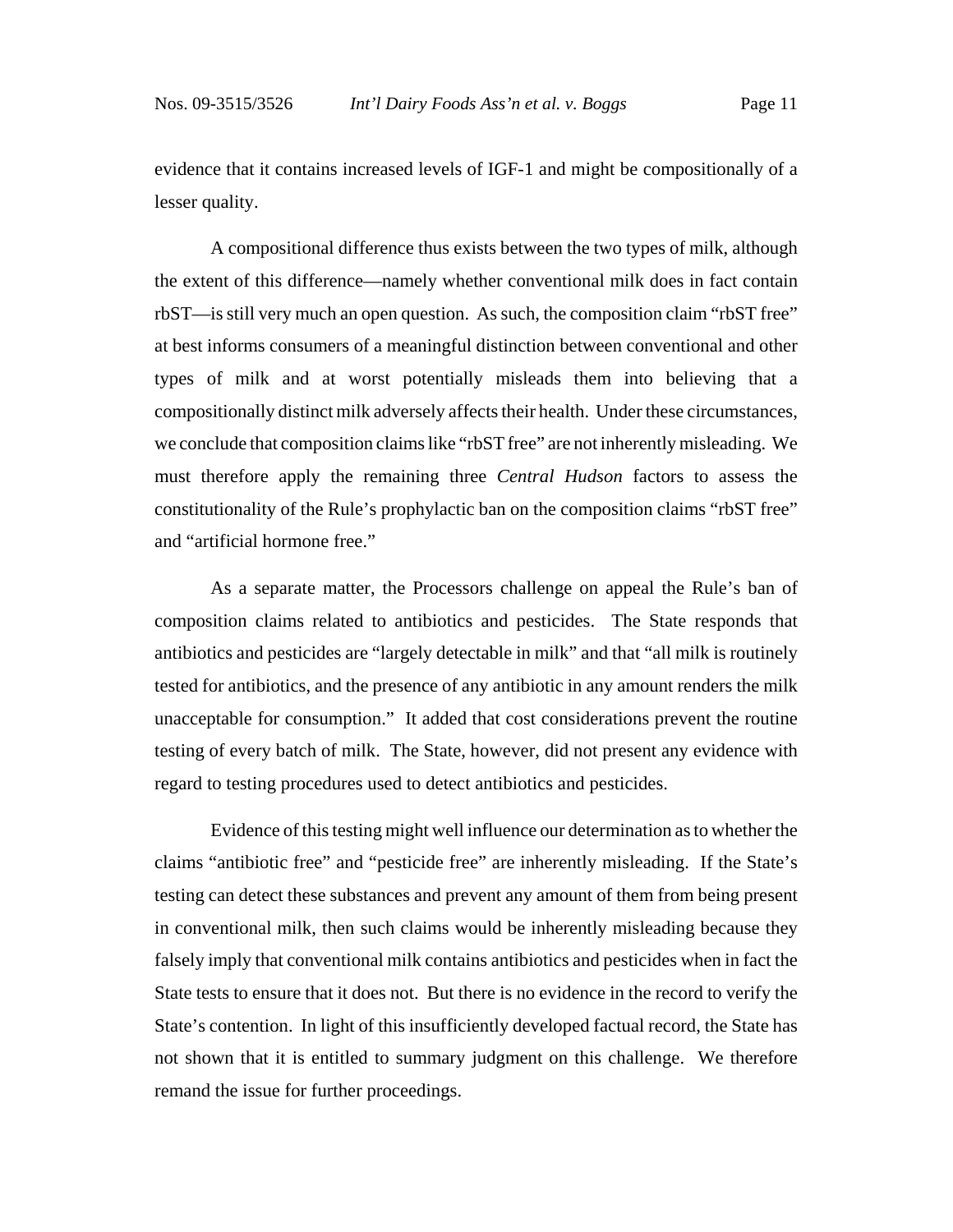#### *2. The remaining* **Central Hudson** *factors*

Having determined that the composition claim "rbST free" is not inherently misleading, we must review the State's ban on such claims under the final three *Central Hudson* factors: (1) whether the State's asserted interest is substantial, (2) whether the regulation directly advances that interest, and (3) whether the regulation is no more extensive than necessary to serve the asserted interest. *See Central Hudson*, 447 U.S. at 566. All three of these factors must be met in order for the Rule to be upheld. *See id.*

Turning to the first factor, we note that the Rule's purported purpose is to prevent the use of "false or misleading" labeling. *See* Ohio Admin. Code § 901:11-8-01(A). The Processors concede that this interest is substantial. But because the Rule is aimed at preventing consumer deception, the State bears the burden to "demonstrate that the harms it recites are real and that its restriction will in fact alleviate them to a material degree." *Ibanez v. Fla. Dep't of Bus. & Prof'l Regulation, Bd. of Accountancy*, 512 U.S. 136, 146 (1994) (citation omitted). In *Ibanez*, the Supreme Court declared unconstitutional the Florida Board of Accountancy's censuring of an attorney for referring to her designation as a Certified Public Accountant and as a Certified Financial Planner in her advertising materials and other communications with the public. The Court's ruling stemmed from "the failure of the Board to point to any harm that is potentially real, not purely hypothetical" and the "complete absence of any evidence of deception." *Id*. at 145-46 (citation omitted).

In the present case, the record of deception is weak at best. The only evidence that the State points to is the FDA's Interim Guidance and consumer comments that it received in response to the proposed Rule. But the Guidance provides little support in this regard. The FDA suggests in the Guidance that the claim "rbST free" "*may* imply a compositional difference" between the two types of milk, 59 Fed. Reg. 6279, 6280 (emphasis added), but this statement does not establish that such a claim is necessarily misleading in every context. Furthermore, the FDA cited no evidence or studies in the Guidance to support its concerns regarding consumer confusion. The Guidance therefore does not constitute "evidence of deception" as required under *Ibanez*.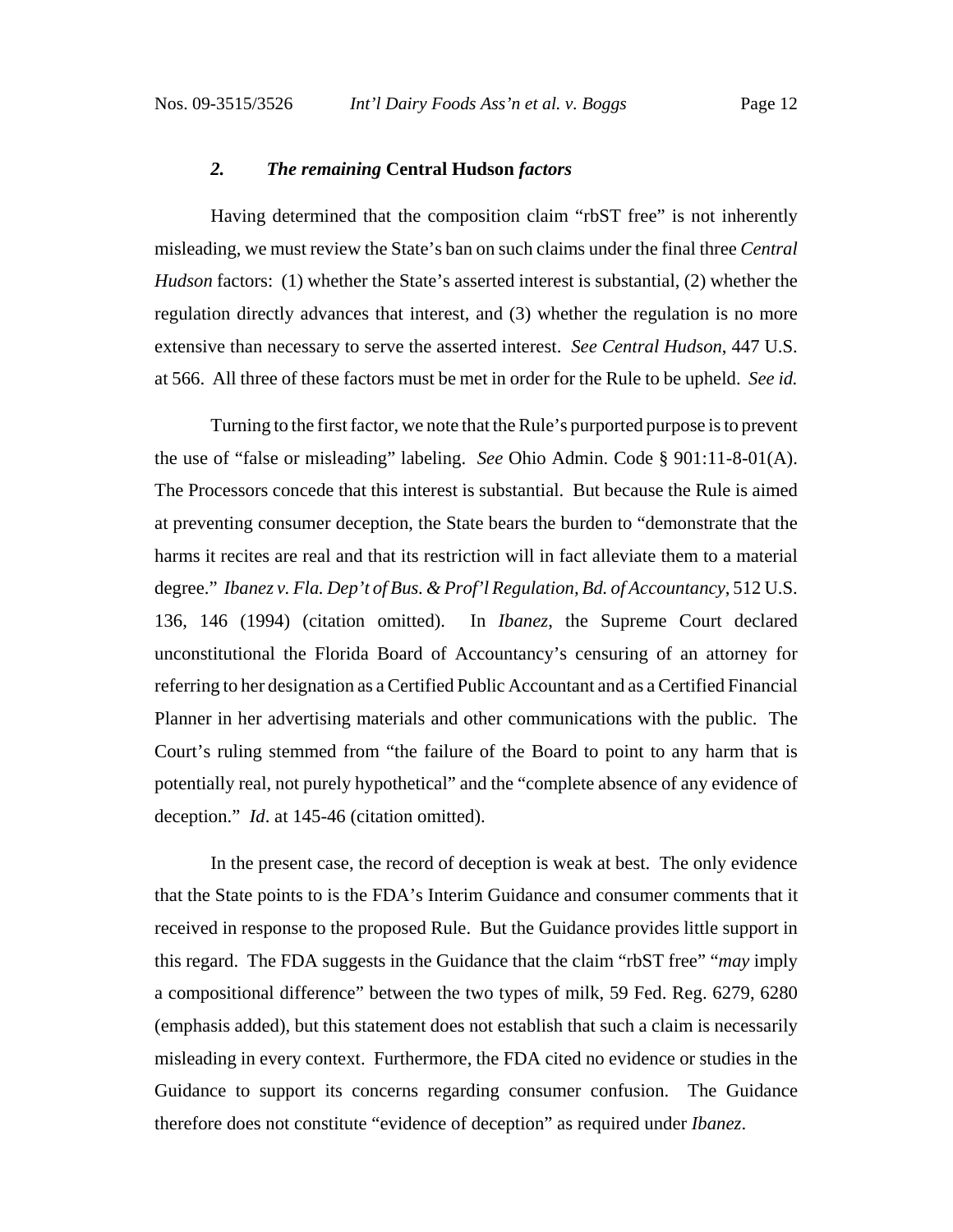Also unhelpful are the consumer comments that the ODA received after issuing the proposed Rule. The State received approximately 2,700 comments, of which the Processors estimate that only 70 were in support of the Rule. We agree with the State that some of these comments demonstrate consumer confusion regarding the use of rbST in milk production. One commenter, for example, asserted that she needed "to know that the milk I drink has no added hormones," thereby indicating that she believed rbST to be present in conventional milk. But few if any of these commenters indicated that their confusion stemmed from the product labels. The commenter quoted above, for instance, was informed about rbST and milk production from conversations with her oncologist, not from reading the labels. Although there is not a "complete absence of deception" as there was in *Ibanez*, the proof falls far short of establishing that Ohio consumers have been misled by dairy-product labeling.

We need not address this issue further, however, because we conclude that the Rule does not directly advance the State's interest and is more extensive than necessary to serve that interest. These last two steps of the *Central Hudson* test are complementary. They involve "asking whether the speech restriction is not more extensive than necessary to serve the interests that support it." *Lorillard Tobacco Co. v. Reilly*, 533 U.S. 525, 556 (2001) (citation omitted). Accordingly, there must be a "reasonable fit between the legislature's ends and the means chosen to accomplish those ends, a means narrowly tailored to achieve the desired objective." *Id*. (citation, ellipsis, and internal quotation marks omitted). "[I]f there are numerous and obvious lessburdensome alternatives to the restriction on commercial speech, that is certainly a relevant consideration in determining whether the 'fit' between ends and means is reasonable." *City of Cincinnati v. Discovery Network, Inc.*, 507 U.S. 410, 417 n.13 (1993).

We agree with the Processors that the potential consumer confusion created by the composition claim "rbST free" could be alleviated by accompanying the claim with a disclaimer informing consumers that rbST has yet to be detected in conventional milk. Examples of possible disclaimers include a statement regarding the lack of evidence that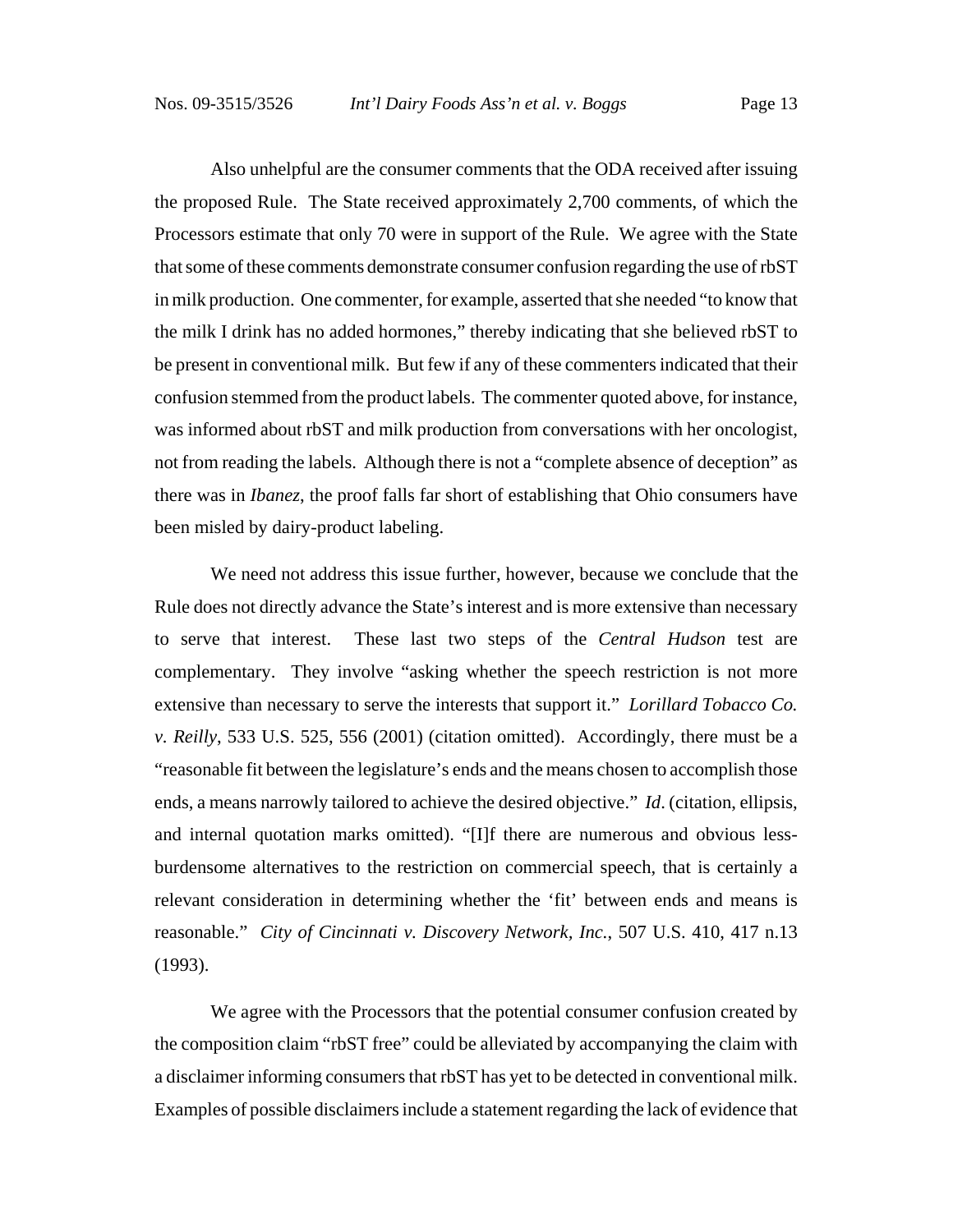conventional milk contains rbST, or even the disclaimer already required by the Rule to accompany production claims: "The FDA has determined that no significant difference has been shown between milk derived from rbST-supplemented and non-rbSTsupplemented cows."

The district court rejected the use of a disclaimer to cure any confusion caused by the claim "rbST free," reasoning that "such a statement would only serve to confuse a consumer." In the district court's view, "the label would contain contradictory information—it would say a product is 'free' of rbST, but at the same time state that there is no rbST in other products, which defeats the purpose of making the claim in the first place." But this conclusion rests on the assumption that conventional milk has conclusively been shown to be free of rbST, when in fact that possibility remains an open question. The claim "rbST free," when used in conjunction with an appropriate disclaimer, could assure consumers that the substance is definitively not in milk so labeled while also advising them that it has yet to be detected in conventional milk. There thus exists a method by which the potential difference between the two types of milk can be presented without also being deceptive. *See In re R.M.J.*, 455 U.S. 191, 203 (1982) ("[T]he States may not place an absolute prohibition on certain types of potentially misleading information . . . if the information also may be presented in a way that is not deceptive.").

For these reasons, we conclude that the Rule's prophylactic ban of composition claims such as "rbST free" is more extensive than necessary to serve the State's interest in preventing consumer deception. This provision of the Rule therefore cannot withstand scrutiny under *Central Hudson*.

## **C. First Amendment challenge to the disclosure requirement for production claims**

In addition to composition claims, the Ohio Rule regulates the use of production claims such as "this milk is from cows not supplemented with rbST." When using these claims, processors must include a disclosure on the label stating that "[t]he FDA has determined that no significant difference has been shown between milk derived from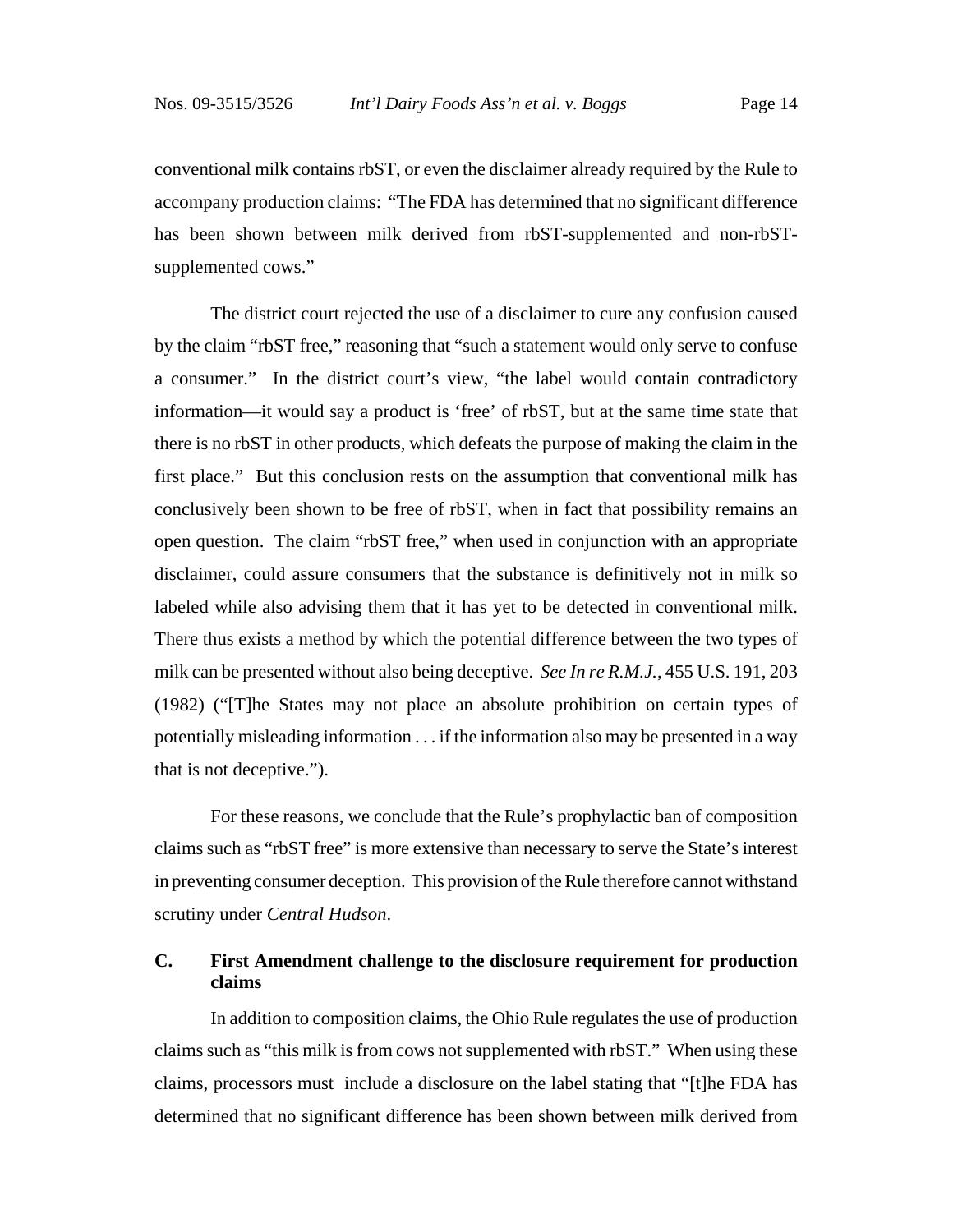rbST-supplemented and non-rbST-supplemented cows." Ohio Admin. Code § 901:11-8-  $01(B)(2)$ . This disclosure must be on the same label panel, "in exactly the same font, style, case, and color and at least half the size (but no smaller than seven point font)" as the production claim. *Id*.

The district court granted the State partial summary judgment on this issue. First, the court held that the disclosure requirement is subject to a reasonableness standard rather than intermediate scrutiny under the *Central Hudson* test. The court then found that the claim "this milk is from cows not supplemented with rbST" implies that processors using rbST have an inferior or unsafe product, and that the State has an interest in preventing the dissemination of this potentially misleading information. Although the court rejected the Processors' argument that the cost of ensuring that their labels comply with the Rule makes the Rule unduly burdensome, it found that there was a factual dispute as to whether the Rule's formatting requirements were unduly burdensome to the extent that the Processors might not be able to include the required disclosure on small containers. The court therefore denied the State summary judgment on this latter issue.

#### *1. Proper standard for evaluating disclosure requirements*

As an initial matter, the Processors argue that the district court failed to employ the appropriate standard of review for evaluating disclosure requirements. The court relied on *Zauderer v. Office of Disciplinary Counsel of the Supreme Court of Ohio*, 471 U.S. 626 (1985), where the Supreme Court articulated a more lenient standard than the *Central Hudson* test to use when disclosure requirements, as opposed to outright prohibitions on speech, are at issue. In *Zauderer*, the Supreme Court explained that, "because disclosure requirements trench much more narrowly on an advertiser's interests than do flat prohibitions on speech, warnings or disclaimers might be appropriately required in order to dissipate the possibility of consumer confusion or deception." *Id*. at 651 (alterations, citation, and ellipsis omitted). It therefore held that disclosure requirements do not violate an advertiser's First Amendment rights where the requirements "are reasonably related to the State's interest in preventing deception of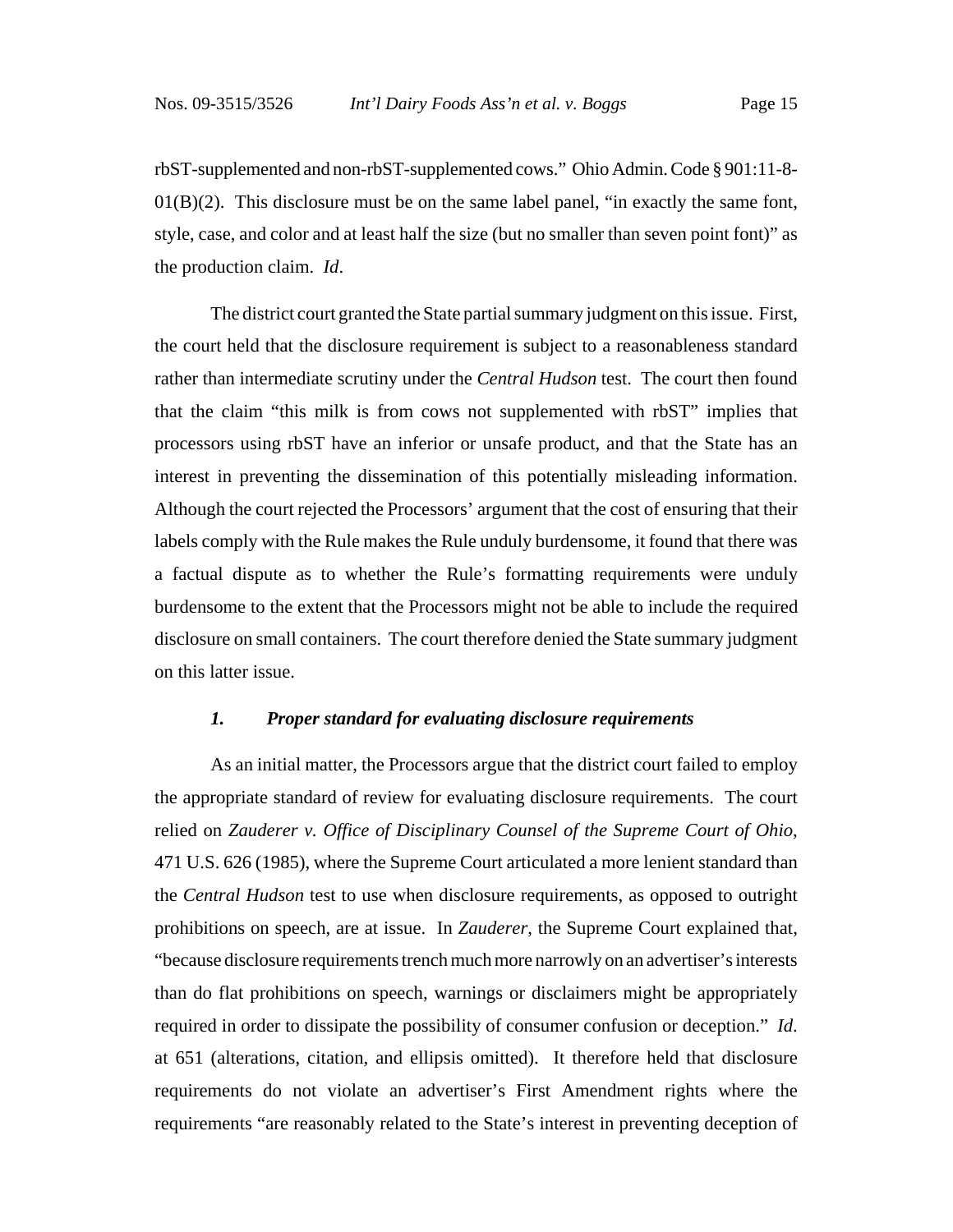consumers." *Id*. Such requirements, however, cannot be "unjustified or unduly burdensome." *Id*.

The Supreme Court recently clarified the standard of review to apply to disclosure requirements in *Milavetz, Gallop & Milavetz, P.A. v. United States*, 130 S. Ct. 1324 (2010). That case involved challenges to recent revisions of the Bankruptcy Code, including provisions that require certain professionals providing debt-relief assistance to disclose in their advertisements that their help was related to bankruptcy relief and to identify themselves as debt-relief agencies. *Id*. at 1330. The Court observed that the relevant provisions targeted marketing claims that were inherently deceptive because they promised "debt relief without any reference to the possibility of filing for bankruptcy, which has inherent costs." *Id*. at 1340. Given this, and the fact that the regulation required a disclosure rather than imposing a prohibition on speech, the Court upheld the constitutionality of the provisions under *Zauderer*. *Id*.

*Milavetz* thus established that *Zauderer* applies where a disclosure requirement targets speech that is *inherently* misleading. We conclude that *Zauderer* also controls our analysis where, as here, the speech at issue is *potentially* misleading. Several reasons support this conclusion. First, in *Milavetz*, the Court did not explicitly limit its application of *Zauderer* to inherently misleading speech, instead stating that a relaxed standard of review applies to disclosure requirements regulating "*misleading* commercial speech." *Id*. at 1339 (emphasis in original). *But see id.* (Thomas, J., concurring) ("[A] disclosure requirement passes constitutional muster only to the extent that it is aimed at advertisements that, by their nature, [are inherently likely to deceive or have in fact been deceptive].").

In addition, as the Court recognized in *Milavetz*, the impetus behind the formation of the *Zauderer* standard was the fact that "First Amendment protection for commercial speech is justified in large part by the information's value to consumers." *Id*. The speech rights of advertisers, in contrast, are of less value; specifically, their "constitutionally protected interest in *not* providing the required factual information is 'minimal.'" *Id*. (citing *Zauderer*, 471 U.S. at 651). This justification for the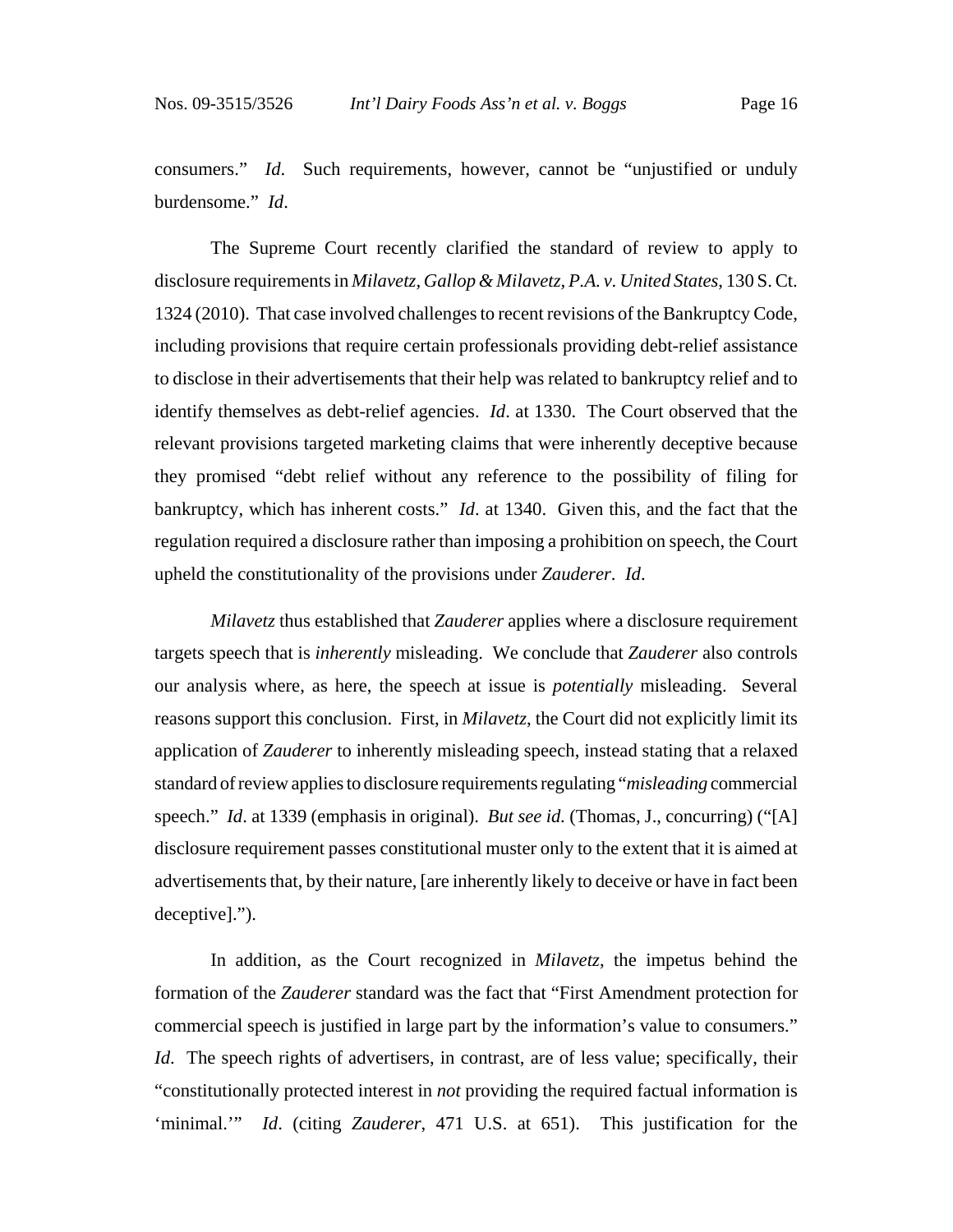*Zauderer* standard thus fits regulations that require a disclosure, regardless of whether the speech being targeted is inherently or potentially misleading. Because the Ohio Rule regulates production claims by requiring them to be accompanied by a disclosure, *Zauderer* controls our review.

Our sister circuits have similarly recognized this rationale for employing the *Zauderer* standard. The Court of Appeals for the Second Circuit, for example, has held that "there are material differences between purely factual and uncontroversial disclosure requirements and outright prohibitions on speech." *Nat'l Elec. Mfrs. Ass'n v. Sorrell*, 272 F.3d 104, 113 (2d Cir. 2001) (citing *Zauderer*) (brackets and internal quotation marks omitted). Such differential treatment is due to the fact that the "mandated disclosure of accurate, factual, commercial information does not offend the core First Amendment values of promoting efficient exchange of information or protecting individual liberty interests." *Id*. at 114; *see also United States v. Wenger*, 427 F.3d 840, 849 (10th Cir. 2005) (observing that advertisers' "constitutionally protected interest in not providing any particular factual information in [their] advertising is minimal" (quoting *Zauderer*)).

In arguing to the contrary, the Processors rely on two decisions from the Eleventh Circuit Court of Appeals in which that court applied the *Central Hudson* factors to disclosure requirements. One of these is *Borgner v. Brooks*, 284 F.3d 1204, 1210-13 (11th Cir. 2002), which applied the *Central Hudson* test to a statute requiring dentists to include disclaimers when advertising a specialty practice not recognized by the Florida Board of Dentistry and/or membership in an organization affiliated with such a specialty. The other is *Mason v. Florida Bar*, 208 F.3d 952, 954-55 (11th Cir. 2000), where the court analyzed a Florida Bar disclosure requirement for "self laudatory" statements under the *Central Hudson* framework. But in neither case did the Eleventh Circuit explain its decision to employ the *Central Hudson* test instead of *Zauderer*. Moreover, the *Borgner* decision acknowledged that "[c]ourts have been more tolerant of regulations mandating disclosure requirements than they have been of regulations that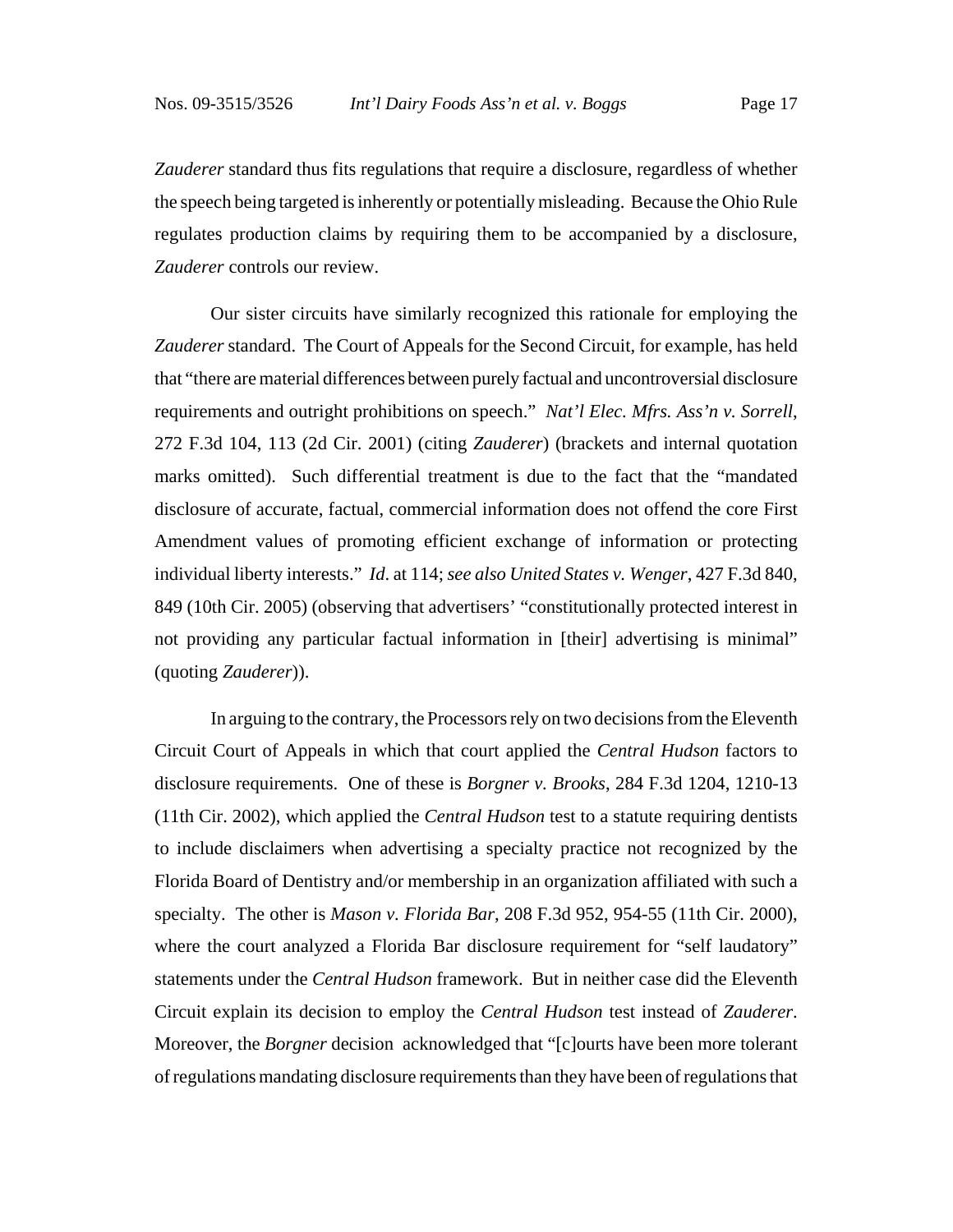impose a total ban on commercial speech." *Borgner*, 284 F.3d at 1214. We therefore find these two cases unpersuasive in determining the proper standard of review.

In sum, we conclude that the Rule's disclosure requirement is reasonably related to the State's interest in preventing consumers from being deceived by production claims. Like composition claims, production claims such as "this milk is from cows not supplemented with rbST" are potentially misleading because they imply that conventional milk is inferior or unsafe in some way. But neither the FDA nor any study has conclusively shown that to be the case. Furthermore, unlike its regulation of composition claims, the Rule does not prohibit the use of production claims. It instead requires only the disclosure of accompanying information. We therefore conclude that the less-burdensome analytical framework from *Zauderer* should apply.

## *2. Evaluation of the disclosure requirement under* **Zauderer**

Under *Zauderer*, the Rule's disclosure requirement for production claims must be "reasonably related to the State's interest in preventing deception of consumers" and cannot be "unjustified or unduly burdensome." *Zauderer*, 471 U.S. at 651. The district court concluded that the Rule was in compliance with the *Zauderer* standard because the production claim that "this milk is from cows not supplemented with rbST," despite its accuracy, nevertheless "implies that those processors that do use rbST have an inferior or unsafe product or that it is compositionally different." Ohio's Rule, the court continued, "strikes the right balance between preventing misleading information and providing enough information for consumers to make an informed choice."

The Processors first contend that the State failed to show that their production claims are misleading. But the State's burden of providing such evidence is more relaxed where disclosure requirements are at issue (as opposed to a ban on commercial speech) and "the possibility of deception is . . . self-evident." *See Zauderer*, 471 U.S. at 652 (holding that, to justify the state's imposition of a disclosure requirement for attorney advertising, the state need not "conduct a survey of the public before it may determine that the advertisement had a tendency to mislead" (alterations, citation, and ellipsis omitted)).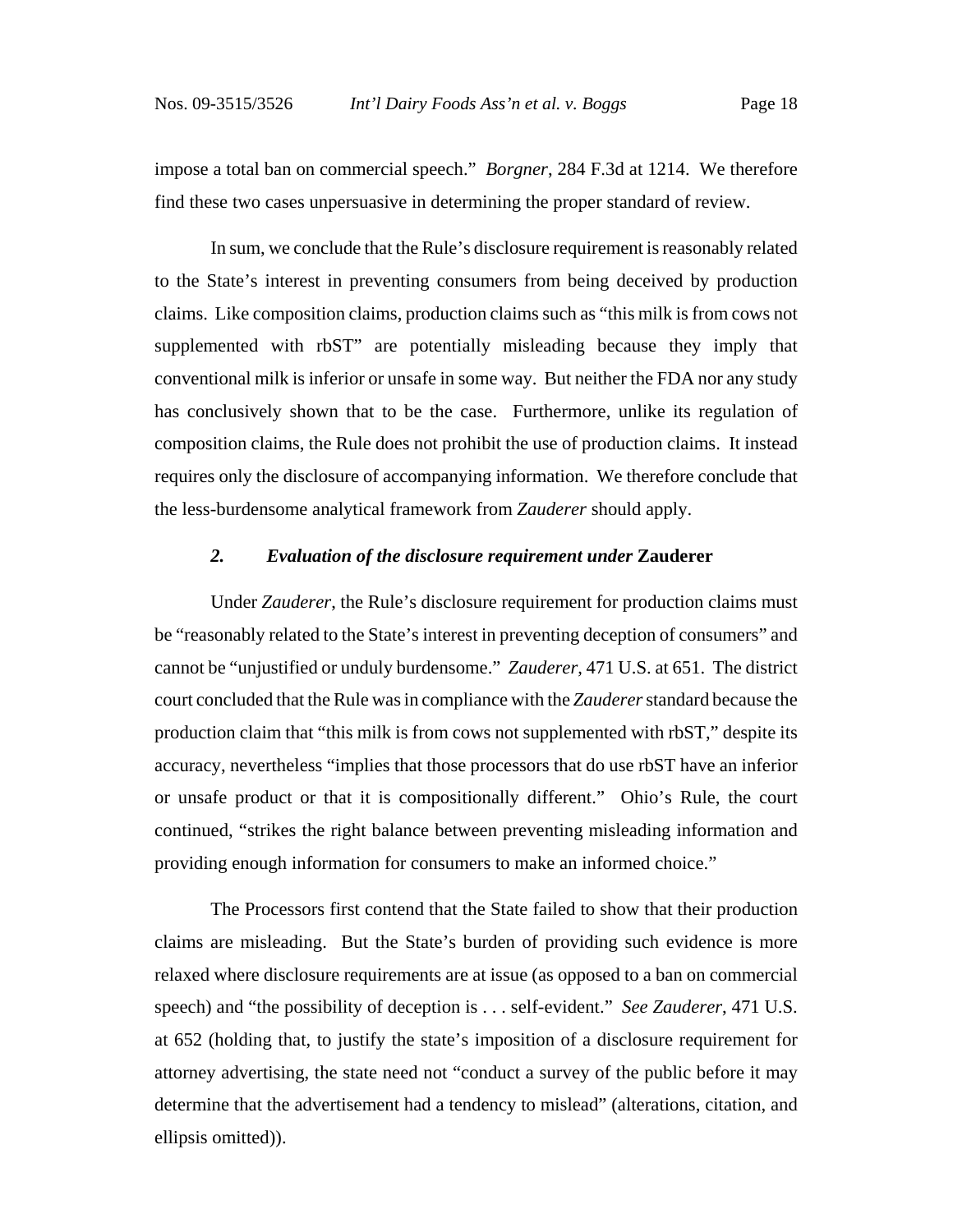The Supreme Court rejected a similar argument made by those challenging the revised Bankruptcy Code in *Milavetz*, noting *Zauderer*'s holding that a survey of the public was unnecessary. *Milavetz*, 130 S. Ct. at 1340. It instead determined that "[e]vidence in the congressional record demonstrating a pattern of [misleading] advertisements . . . is adequate to establish that the likelihood of deception in this case is hardly a speculative one." *Id*. (citation and internal quotation marks omitted). Although the FDA's Interim Guidance and the consumer comments relied on by the State constitute weak evidence of deception, they at least demonstrate that the risk of deception in this case is not speculative. At a minimum, the Guidance supports the conclusion that production claims can be misleading and the comments show that there is general confusion among some Ohio consumers regarding what substances are (or are not) in the milk they purchase. The district court accordingly did not err in concluding that the Rule's disclosure requirement is reasonably related to thwarting that risk.

Notwithstanding our conclusion that the Rule's disclosure requirement is reasonably related to the State's interest in preventing consumer deception, we find there to be no rational basis between this concern and the "contiguous" requirement of such a disclosure. The Rule stipulates that disclosures must be "in the same label panel, in exactly the same font, style, case, and color and at least half the size (but no smaller than seven point font)" as the production claim. Ohio Admin. Code § 901:11-8-01(B)(2). A disclosure also must be contiguous to the production claim. The font, style, case, and color requirements for the disclosure's text have a self-evident rational basis. As Director Boggs testified in his deposition, these provisions are in place to prevent marketers from rendering the disclosure "unreadable" by using a miniscule font or "washing the color out." These provisions thus prevent label designers from hiding the disclosure by manipulating the text.

In contrast, we find no rational basis in the record for the Rule's contiguity requirement. The Processors specifically take issue with this provision, noting that it prevents them from linking the production claim to the disclosure through the use of an asterisk. Director Boggs testified in his deposition that the ODA decided against the use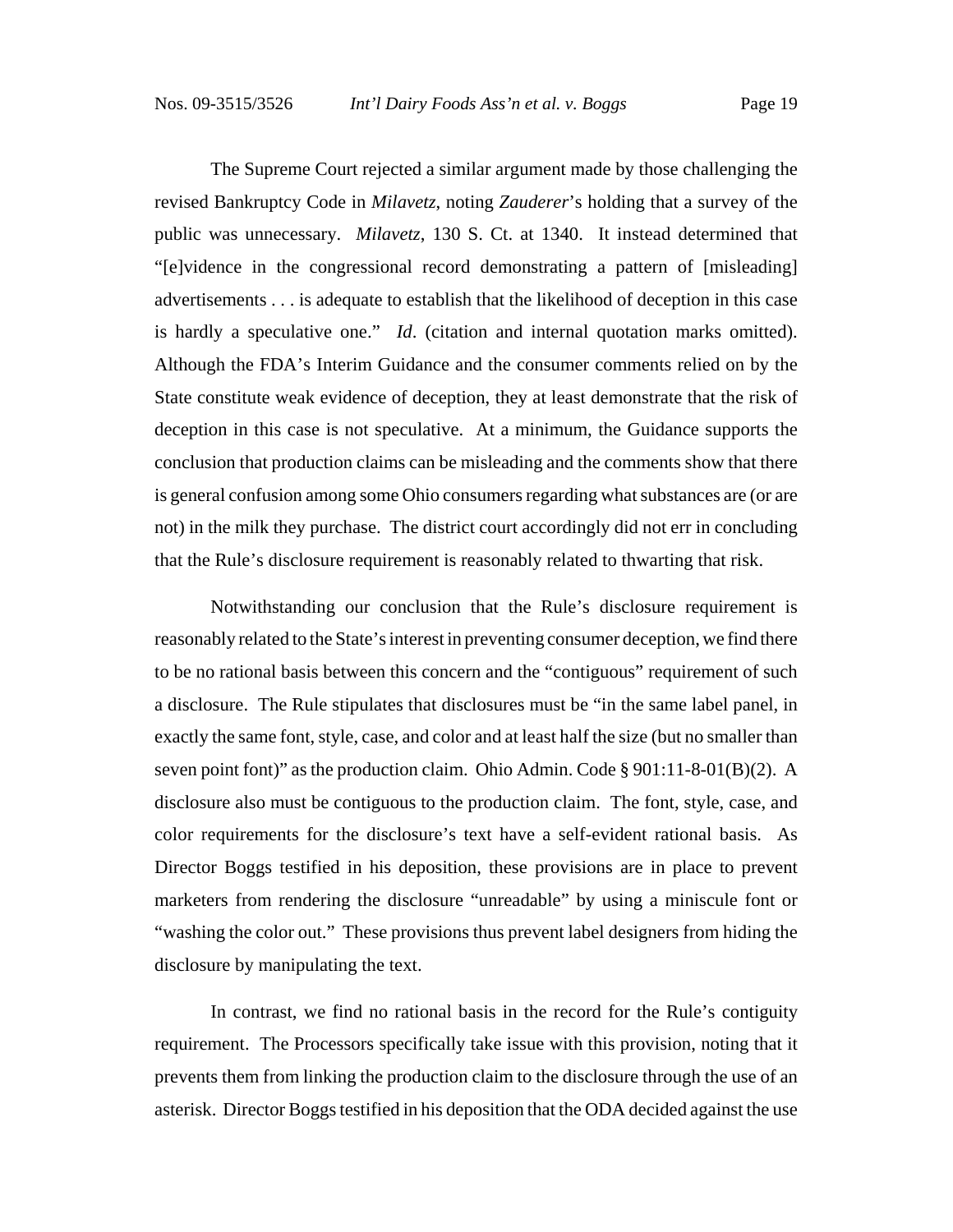of an asterisk based on his "anecdotal experience" of talking to consumers in grocery stores. According to Director Boggs, these consumers informed him that "oftentimes it's hard to understand labels, especially when the print is so small." But these observations reveal nothing about whether the use of an asterisk to link information was effective in conveying a disclosure to consumers. Nor did Director Boggs point to any other basis for his belief. He instead asserted, without any supporting evidence, that he had "been aware of [asterisks being a problem in conveying information] for a long time."

In light of the paucity of evidence supporting the Rule's contiguity requirement, we conclude that it has no demonstrable connection to ensuring that consumers are not misled. We therefore hold that it lacks a rational basis. *See Nat'l Elec. Mfrs. Ass'n v. Sorrell*, 272 F.3d 104, 115 (2d Cir. 2001) ("The [First] Amendment is satisfied . . . by a rational connection between the purpose of a commercial disclosure requirement and the means employed to realize that purpose.").

Finally, the Processors challenge the Rule's disclosure requirement as being unduly burdensome. They contend that it hinders their ability to convey their message regarding rbST as well as their ability to operate in interstate commerce. But the Processors' concerns regarding the ability to convey their message stem largely from the Rule's prohibition on asterisks, a concern that we have dealt with above. And they have not pointed to any evidence that the Rule's font, size, and color requirements impair their ability to communicate effectively.

Any alleged burden that the Rule imposes on the Processors' ability to participate in interstate commerce has similarly been alleviated. The Processors argue that the Rule's requirements are sufficiently distinct from those of other states so as to necessitate Ohio-specific labels and to cause disruption of the nationwide distribution of dairy products. Without the prophylactic ban on composition claims and the prohibition on asterisk use, however, the Rule will be largely indistinguishable from similar regulations in other states. *See, e.g.*, Alaska Stat. § 17.20.013(a) (requiring production claims to be accompanied by the disclaimer "No significant difference has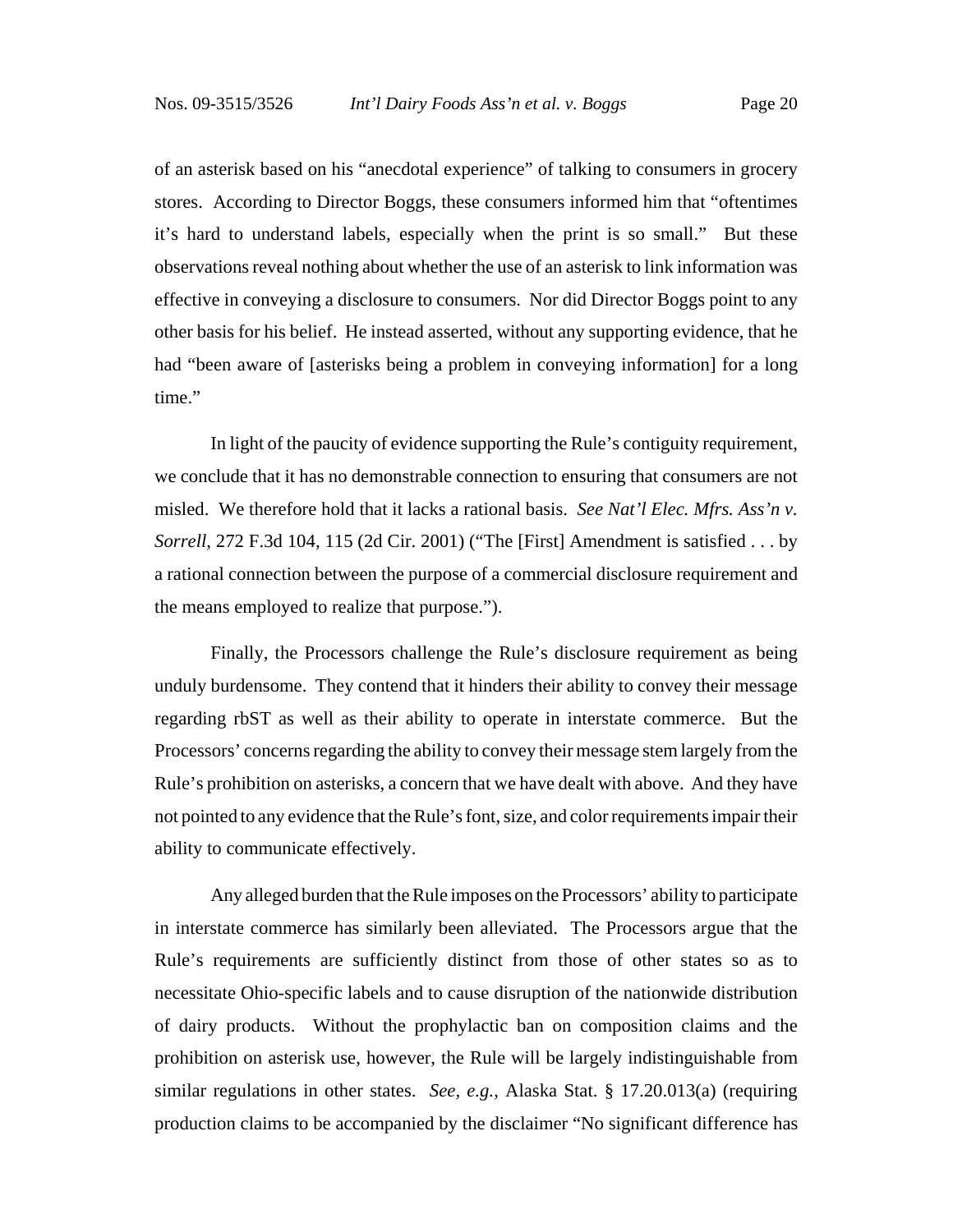been shown between milk derived from rBST treated and non-rBST treated cows"); Vt. Stat. Ann. tit. 6, § 2762(3) (requiring production claims to be followed by a disclaimer such as "[T]he U.S. Food and Drug Administration has not found a significant difference to exist between milk derived from rbST-treated and non-rbST-treated cows"). The Processors' concerns regarding the allegedly more demanding scope of Ohio's regulation, including the extra costs of compliance, have thus been effectively addressed by our rulings above.

#### **D. Dormant Commerce Clause**

As a final challenge to the Rule, the Processors claim that it violates the dormant Commerce Clause. The Constitution grants Congress power "[t]o regulate Commerce with foreign Nations, and among the several States." U.S. Const. art. I, § 8, cl. 3. "Although the Commerce Clause is by its text an affirmative grant of power to Congress to regulate interstate and foreign commerce, the Clause has long been recognized as a self-executing limitation on the power of the States to enact laws imposing substantial burdens on such commerce." *S.-Cent. Timber Dev., Inc. v. Wunnicke*, 467 U.S. 82, 87 (1984). In this "dormant" form, the Commerce Clause limits the power of states "to erect barriers against interstate trade." *Lewis v. BT Inv. Managers, Inc.*, 447 U.S. 27, 35 (1980).

#### *1. Standard for evaluating dormant Commerce Clause challenges*

The parties initially dispute whether the district court used the proper standard to evaluate the Processors' Commerce Clause claims. Such claims are traditionally evaluated using a two-tiered analysis. The first inquiry requires a court to determine whether "a state statute directly regulates or discriminates against interstate commerce, or [whether] its effect is to favor in-state economic interests over out-of-state interests." *Brown-Forman Distillers Corp. v. N.Y. State Liquor Auth.*, 476 U.S. 573, 579 (1986). If a state statute does either, it is "generally struck down . . . without further inquiry." *Id*.; *see also Dep't of Revenue of Ky. v. Davis*, 553 U.S. 328, 338 (2008) (holding that a discriminatory state law is "virtually *per se* invalid" and "will survive only if it advances a legitimate local purpose that cannot be adequately served by reasonable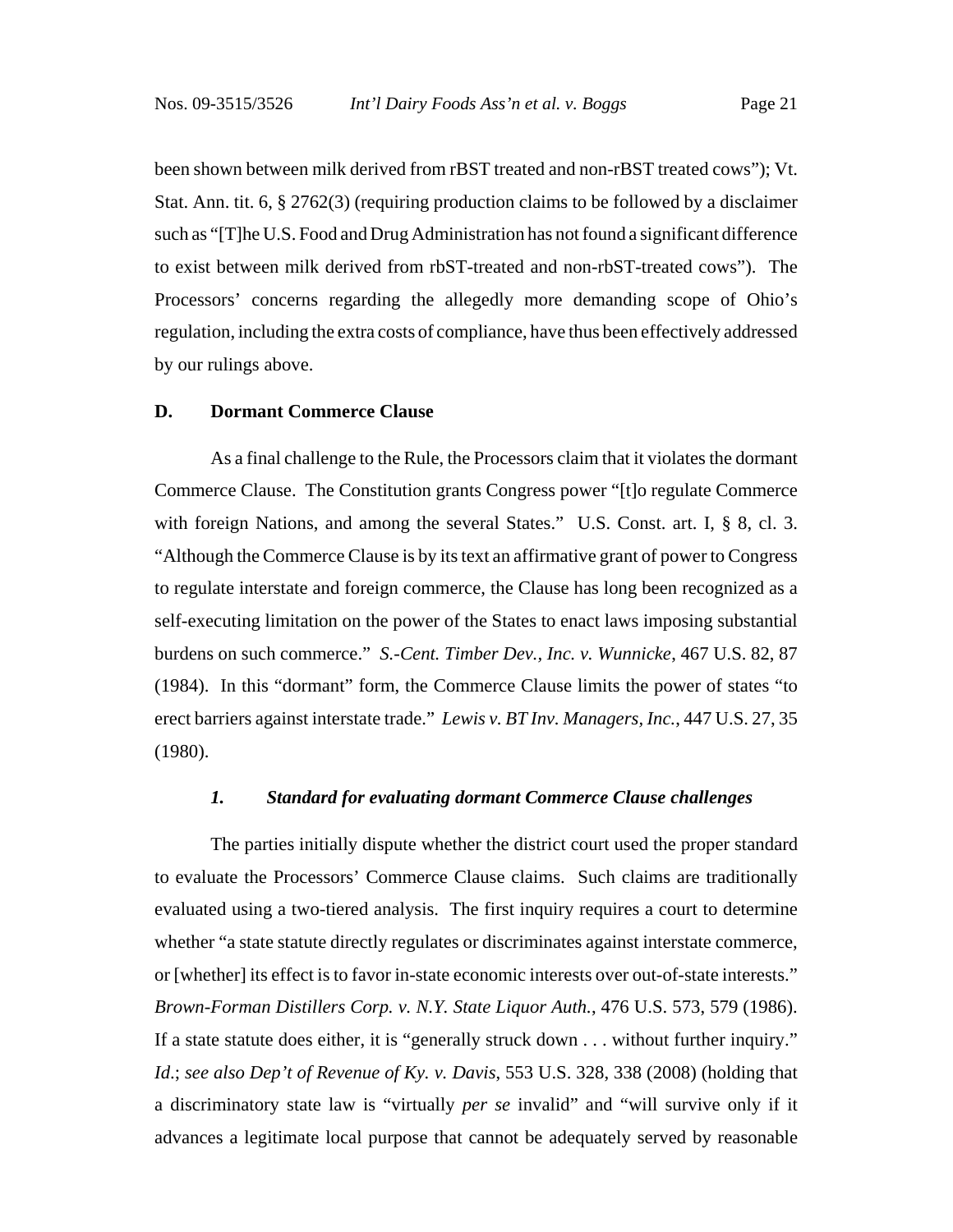nondiscriminatory alternatives" (citation and internal quotation marks omitted)). But if the "statute has only indirect effects on interstate commerce and regulates evenhandedly," *Brown-Forman*, 476 U.S. at 579, a court then moves on to the second inquiry, which requires the application of the balancing test set forth in *Pike v. Bruce Church, Inc.*, 397 U.S. 137 (1970). That test upholds a state regulation unless the burden it imposes upon interstate commerce is "clearly excessive in relation to the putative local benefits." *Id*. at 142.

The first inquiry under *Brown-Forman* focuses on whether a regulation has a direct effect or only an incidental effect on interstate commerce. But "[w]hat counts as a 'direct' burden on interstate commerce has long been a matter of difficulty for courts, and, presumably due to its questionable value as an analytical device, the 'direct/incidental' distinction has fallen out of use in dormant commerce clause analysis." *Tenn. Scrap Recyclers Ass'n v. Bredesen*, 556 F.3d 442, 448-49 (6th Cir. 2009). This court in *Tennessee Scrap* thus reformulated the dormant Commerce Clause analysis as follows:

The first prong targets the core concern of the dormant commerce clause, protectionism—that is, differential treatment of in-state and out-of-state economic interests that benefits the former and burdens the latter. Protectionist laws are generally struck down without further inquiry, because absent an extraordinary showing the burden they impose on interstate commerce will always outweigh their local benefits. However, if the Court determines that the law is not protectionist, it goes on to analyze the law under the deferential *Pike* balancing test.

*Id.* at 449 (citations and internal quotation marks omitted).

In addition to regulations that are protectionist, the Supreme Court has recognized a second category of regulation that is also virtually per se invalid under the dormant Commerce Clause: a regulation that has the practical effect of controlling commerce that occurs entirely outside of the state in question. The Commerce Clause "precludes the application of a state statute to commerce that takes place wholly outside of the State's borders, whether or not the commerce has effects within the State." *Healy v. Beer Inst.*, 491 U.S. 324, 336 (1989) (citation omitted) (striking down as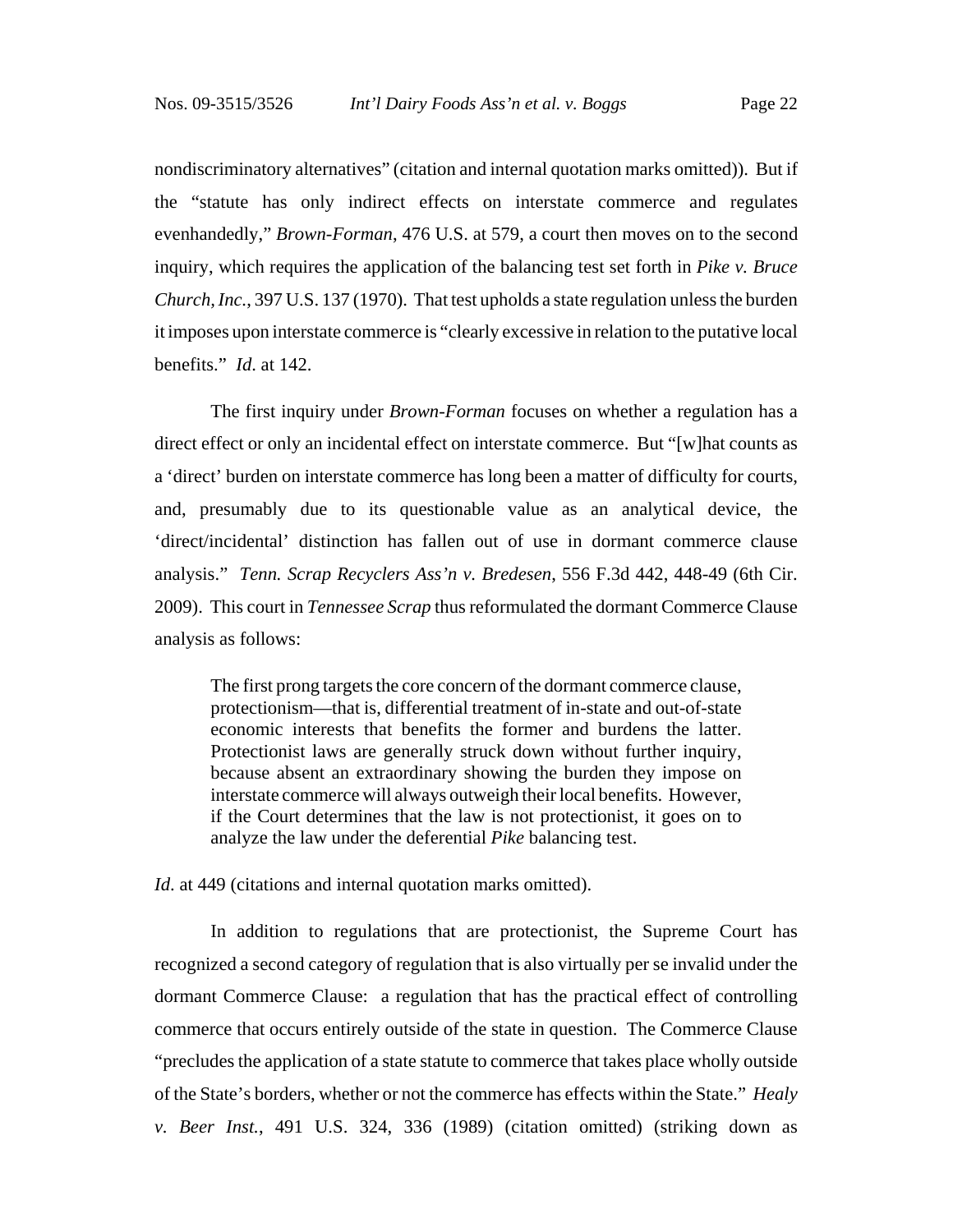unconstitutional a New York liquor price-affirmation statute that caused distillers to adjust their pricing in other states). A state, in other words, cannot "project its legislation" into another state, *Baldwin v. G.A.F. Seelig, Inc.*, 294 U.S. 511, 521 (1935), such as by forcing "an out-of-state merchant to seek regulatory approval in one State before undertaking a transaction in another," *Healy*, 491 U.S. at 337. Most critical to this inquiry is the issue of "whether the practical effect of the regulation is to control conduct beyond the boundaries of the State." *Id*. at 336. Like a regulation that favors in-state economic interests at the expense of out-of-state interests, a state's regulation that controls extraterritorial conduct is per se invalid. *See KT & G Corp. v. Att'y Gen. of Okla.*, 535 F.3d 1114, 1143 (10th Cir. 2008) ("[A] statute will be invalid *per se* if it has the practical effect of extraterritorial control of commerce occurring entirely outside the boundaries of the state in question." (citation omitted)).

The district court in the present case addressed the Processors' extraterritorial arguments in the latter half of its analysis under *Tennessee Scrap*, where it employed the *Pike* test. According to the Processors, the court erred by failing to recognize that the Rule is per se invalid if it has the practical effect of controlling commerce outside of Ohio. In response, the State defends the court's analysis as correct in light of *Tennessee Scrap*.

But the plaintiffs in *Tennessee Scrap* did not argue that the regulation at issue in that case had any extraterritorial effects. *Tenn. Scrap*, 556 F.3d at 448. Moreover, recent cases from other circuits have expressly held that a state regulation that governs extraterritorially is a per se violation of the Commerce Clause. The Eighth Circuit Court of Appeals, for example, has held that

[a] statute may violate the dormant Commerce Clause in one of three ways: (1) the statute clearly discriminates against interstate commerce in favor of in-state commerce; (2) it imposes a burden on interstate commerce that outweighs any benefits received; or (3) it has the practical effect of extraterritorial control of interstate commerce.

*Grand River Enters. Six Nations, Ltd. v. Beebe*, 574 F.3d 929, 942 (8th Cir. 2009) (citations omitted).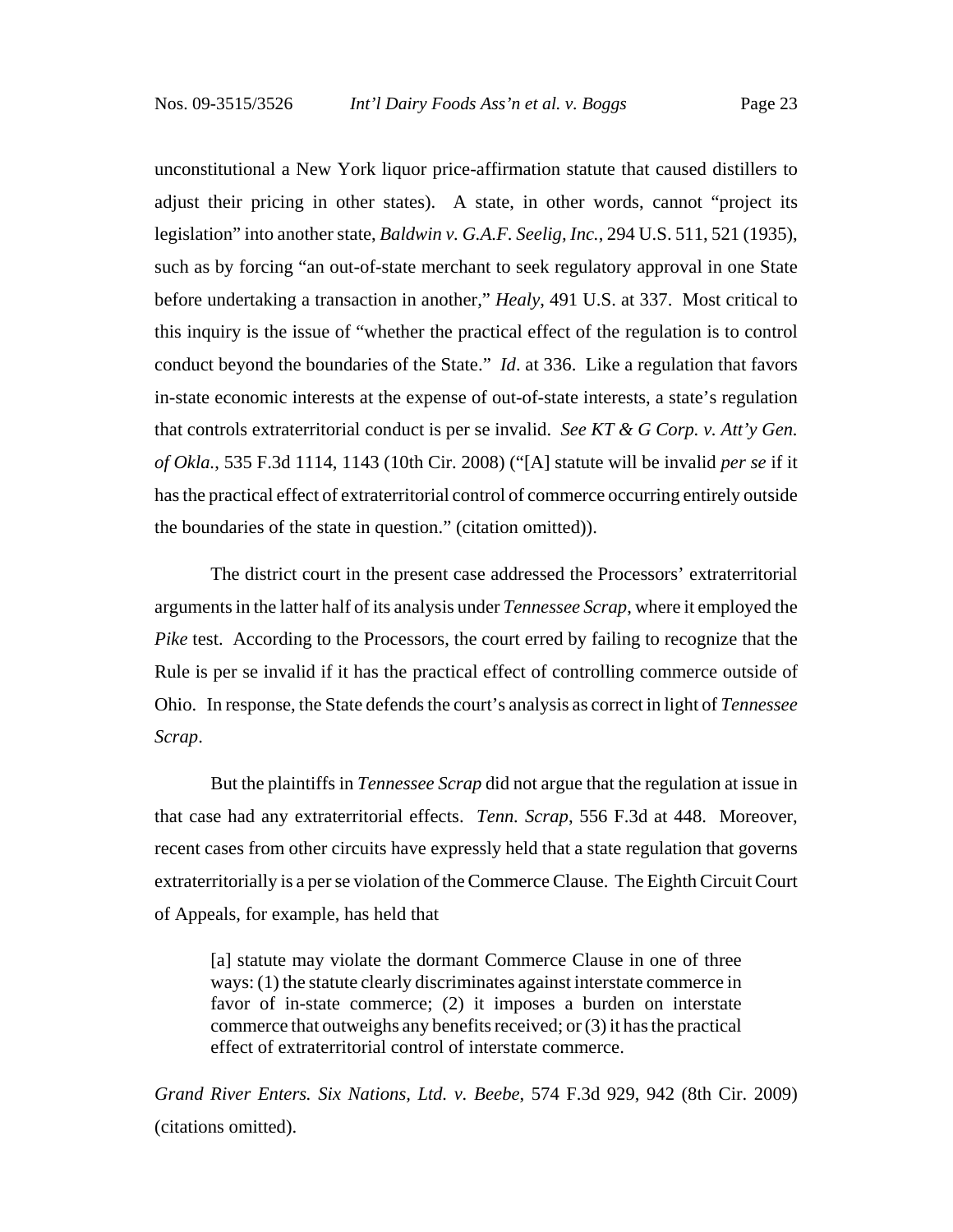At least three other circuits have expressed their Commerce Clause jurisprudence in a similar three-part fashion. *See Selevan v. N.Y. Thruway Auth.*, 584 F.3d 82, 90 (2d Cir. 2009); *KT & G Corp.*, 535 F.3d at 1143; *Cloverland-Green Spring Dairies, Inc. v. Pa. Milk Mktg. Bd.*, 462 F.3d 249, 261-63 (3d Cir. 2006). And five more circuits recognize the extraterritorial-effects inquiry as being distinct from the *Pike* balancing test. *See Midwest Title Loans, Inc. v. Mills*, 593 F.3d 660, 665 (7th Cir. 2010) ("But another class of nondiscriminatory local regulations is invalidated without a balancing of local benefit against out-of-state burden, and that is where states actually attempt to regulate activities in other states."); *Carolina Trucks & Equip., Inc. v. Volvo Trucks of N. Am., Inc.*, 492 F.3d 484, 489 (4th Cir. 2007) ("The principle that state laws may not generally operate extraterritorially is one of constitutional magnitude."); *Alliance of Auto. Mfrs. v. Gwadosky*, 430 F.3d 30, 35 (1st Cir. 2005) ("A state statute that purports to regulate commerce occurring wholly beyond the boundaries of the enacting state outstrips the limits of the enacting state's constitutional authority and, therefore, is per se invalid."); *Bainbridge v. Turner*, 311 F.3d 1104, 1112 (11th Cir. 2002) (holding that "laws that directly regulate commerce occurring in other states are invalid"); *Gerling Global Reinsurance Corp. of Am. v. Low*, 240 F.3d 739, 746 (9th Cir. 2001) ("The Commerce Clause seeks to prevent extraterritorial economic 'effects' . . . .").

To be sure, "the critical consideration" in any dormant Commerce Clause analysis "is the overall effect of the statute on both local and interstate activity." *Brown-Forman Distillers Corp. v. N.Y. State Liquor Auth.*, 476 U.S. 573, 579 (1986) (remarking that "there is no clear line separating the category of state regulation that is virtually *per se* invalid under the Commerce Clause, and the category subject to the *Pike v. Bruce Church* balancing approach"). Nevertheless, a state regulation is "virtually *per se* invalid" if it is *either* extraterritorial *or* discriminatory in effect. When it is neither, then the *Pike* balancing test controls. *Id.*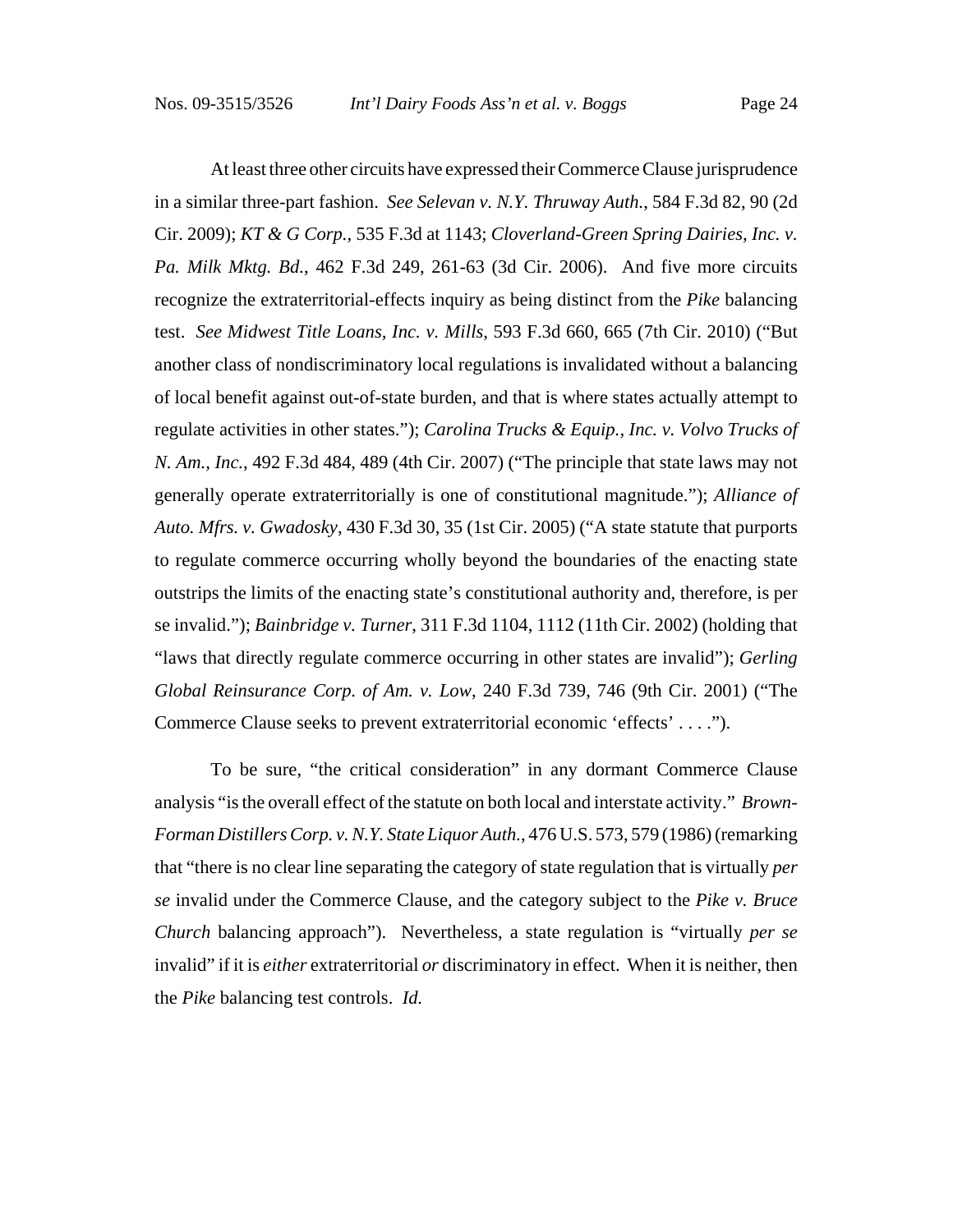#### *2. Whether the Rule governs extraterritorially*

Our first consideration is therefore whether the Ohio Rule has any extraterritorial effect. As discussed above, "a statute that directly controls commerce occurring wholly outside the boundaries of a State exceeds the inherent limits of the enacting State's authority." *Healy*, 491 U.S. at 336.

The Supreme Court has struck down state regulations due to their extraterritorial effects in the context of price-affirmation statutes. In *Brown-Forman*, for example, the Court analyzed a New York law that required liquor distillers selling to wholesalers in the state to affirm that the prices charged were not higher than the lowest price at which the same product was sold in any other state during the month covered by the affirmation. Certain distillers offered "promotional allowances" to wholesalers purchasing their products, but were not allowed to do so in New York. The state further determined that promotional allowances offered to wholesalers in other states effectively lowered the prices charged in those states, a view that was not shared by other states with affirmation laws. These distillers were therefore faced with the choice of either reducing their New York prices, in violation of the affirmation laws in other states, or discontinuing their promotional programs in the other states. *Brown-Forman*, 476 U.S. at 576, 579-82.

The Supreme Court struck down New York's affirmation law. As a result of the statute, the Court observed, distillers who had posted prices in New York were unable to change their prices elsewhere during the relevant month. The statute therefore had the effect of "[f]orcing a merchant to seek regulatory approval in one State before undertaking a transaction in another." *Id*. at 582. Although New York was free to regulate the price of liquor within its own borders, it could not "project its legislation into other States by regulating the price to be paid for liquor in those States." *Id*. at 582- 83 (brackets, citation, and internal quotation marks omitted).

The Supreme Court struck down a somewhat different affirmation law in *Healy*. There, a Connecticut statute required out-of-state beer shippers to affirm that their posted prices for products sold to in-state wholesalers were no higher, at the moment of posting,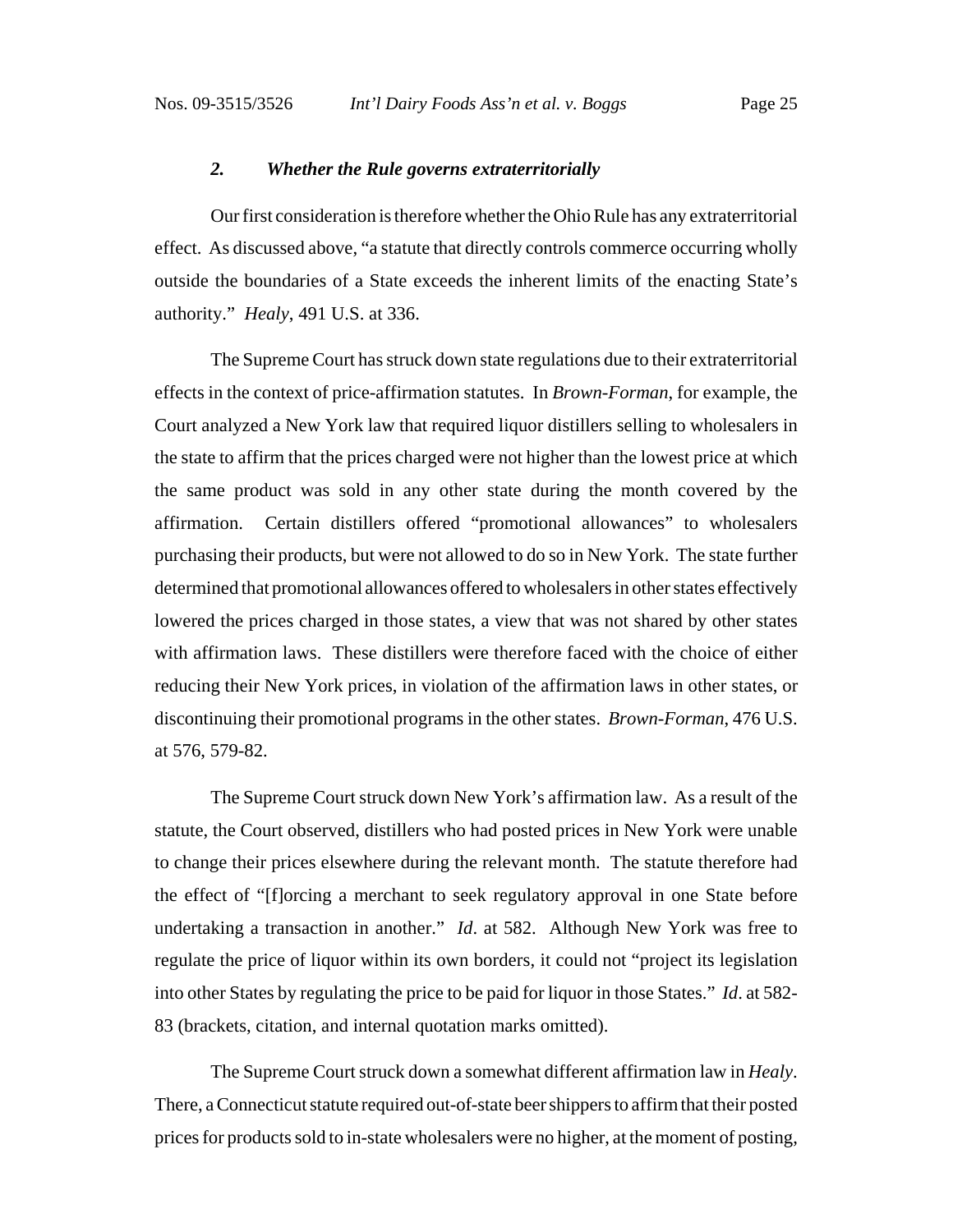than prices charged in all neighboring states. The Court reasoned that the statute effectively required "out-of-state shippers to forgo the implementation of competitivepricing schemes in out-of-state markets because those pricing decisions are imported by statute into the Connecticut market regardless of local competitive conditions." *Healy*, 491 U.S. at 339. By having "the undeniable effect of controlling commercial activity occurring wholly outside the boundary of the State," the Court concluded that the statute violated the Commerce Clause. *Id.* at 337.

Ohio's Rule, by contrast, does not affect interstate commerce in the same manner as the statutes at issue in *Brown-Forman* and *Healy*. The Processors argue that, due to the complex national distribution channels through which milk products are delivered and the costs associated with changing their labels, the Rule in effect forces them to create a nationwide label in accordance with Ohio's requirements. But unlike the priceaffirmation statutes, which directly tied their pricing requirements to the prices charged by the distillers in other states, the Ohio Rule's labeling requirements have no direct effect on the Processors' out-of-state labeling conduct. That is to say, how the Processors label their products in Ohio has no bearing on how they are required to label their products in other states (or vice versa). Nor does compliance with the Ohio Rule raise the possibility that the Processors would be in violation of the regulations of another state—the key problem with the New York statute in *Brown-Forman*. The Rule accordingly does not purport to "regulate conduct occurring wholly outside the state." *See Brown-Forman*, 476 U.S. at 582 (alteration and citation omitted).

In addition to *Brown-Forman* and *Healy*, the Processors rely on *Southern Pacific Co. v. Arizona*, 325 U.S. 761 (1945), in support of their extraterritorial argument. The Supreme Court in that case struck down an Arizona statute that restricted the maximum number of railroad cars comprising a train in that state to 14 for passenger trains and 70 for freight trains. *Id*. at 763. Because most trains in the country exceeded those number of cars, train operators were forced to break up their trains prior to entering Arizona and reassemble them upon leaving the state. Observing that the Arizona statute essentially governed the flow of train traffic from Los Angeles, California to El Paso, Texas, the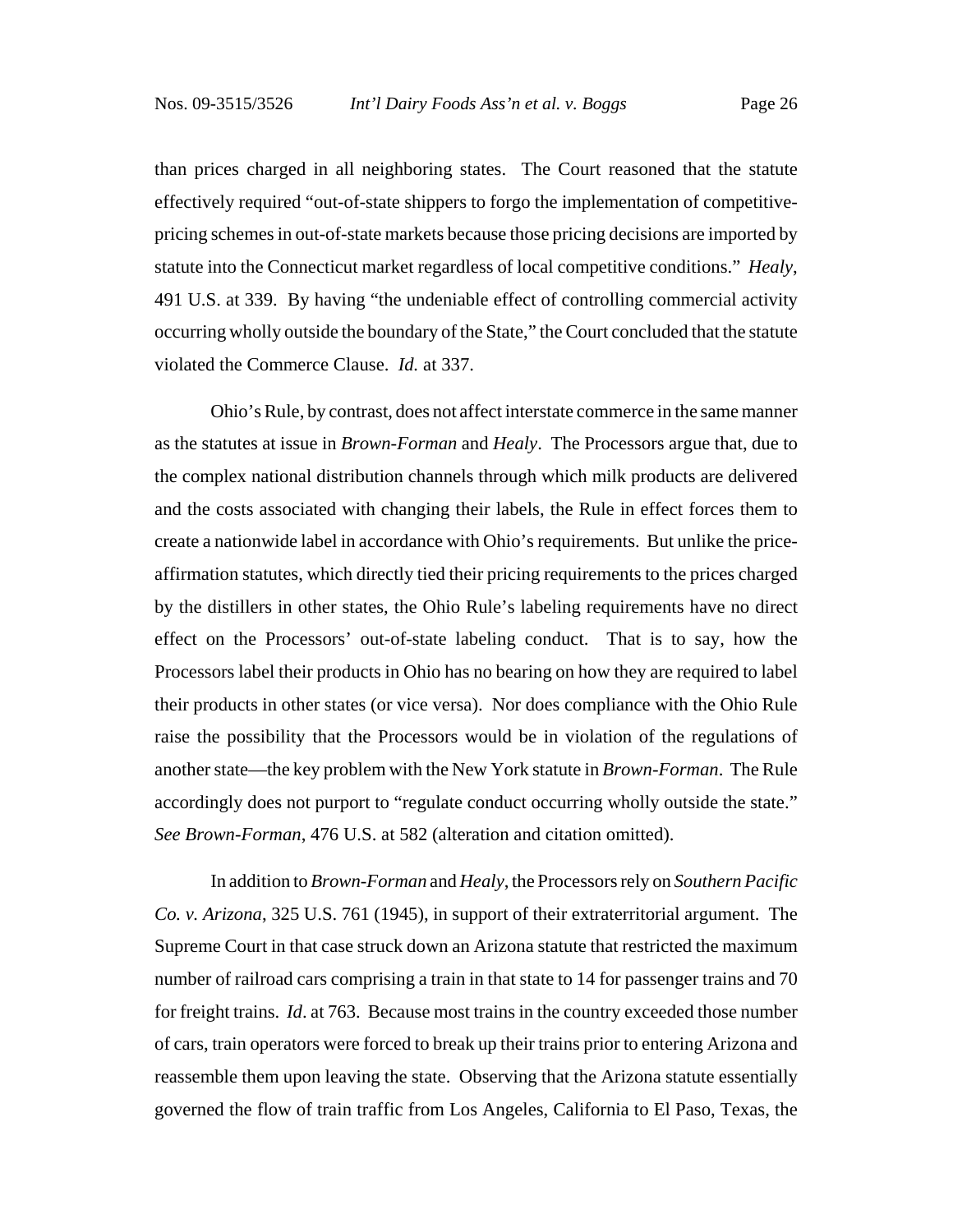Court held that "[t]he practical effect of such regulation is to control train operations beyond the boundaries of the state exacting it." *Id*. at 775. National uniformity in the regulation of railroads, the Court pointed out, was "practically indispensable to the operation of an efficient and economical national railway system." *Id*. at 771.

Unlike the Arizona statute, the Ohio Rule in the present case does not impede or control the flow of milk products across the country. The Rule therefore does not create a "serious impediment to the free flow of commerce." *See id.* at 775. Moreover, the need for regulation "prescribed by a single body having a nation-wide authority [was] apparent" in *Southern Pacific*, *id*., whereas in the present case the FDA explicitly acknowledged the power of the states to regulate the labeling of products from cows not treated with rbST. *See* Interim Guidance, 59 Fed. Reg. 6279, 6280 ("Given the traditional role of the States in overseeing milk production, the agency intends to rely primarily on the enforcement activities of the interested States . . . ."). *Southern Pacific* is therefore distinguishable on this basis. We accordingly reject the Processors' argument that the Rule governs extraterritorially and is per se invalid as a result.

#### *3. Whether the Rule is protectionist*

In addition to a consideration of the Rule's alleged extraterritorial effects, we must assess whether it is protectionist; that is, whether the Rule results in "differential treatment of in-state and out-of-state economic interests that benefits the former and burdens the latter." *Tenn. Scrap Recyclers Ass'n v. Bredesen*, 556 F.3d 442, 449 (6th Cir. 2009) (citation omitted). "A [state regulation] can discriminate against out-of-state interests in three different ways: (a) facially, (b) purposefully, or (c) in practical effect." *E. Ky. Res. v. Fiscal Court of Magoffin County*, 127 F.3d 532, 540 (6th Cir. 1997). The Processors have not alleged that the Rule is facially discriminatory, so we need address only the latter two types of discrimination.

In general, the purpose of a regulation can be ascertained from its language. *Id*. at 542. Here, the Rule's purpose is to prevent the "false or misleading" labeling of dairy products. Ohio Admin. Code § 901:11-8-01(A). Nothing about this purpose indicates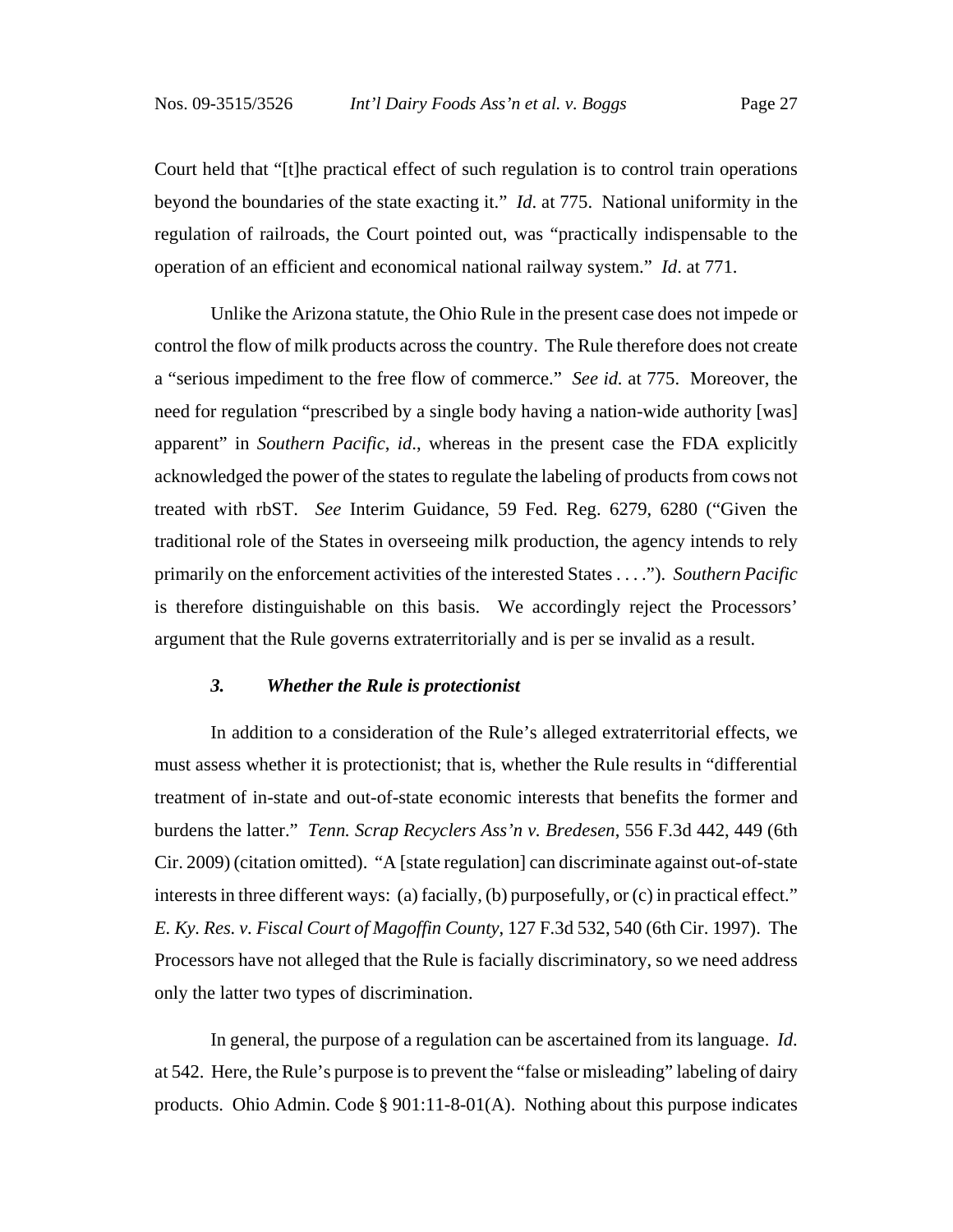that Ohio is attempting to protect its local economic interests or burden out-of-state actors.

The Processors argue, however, that other evidence indicates the presence of a discriminatory purpose. They allege that traditional Ohio dairy farmers and Monsanto, which is headquartered in Missouri, "were the driving force behind the proposals." According to the Processors, traditional Ohio dairy farmers and Monsanto pushed through the enactment of the Rule in order to derail other Ohio dairy processors in their effort to use milk only from cows not given rbST. A number of out-of-state processors, who had already committed to not using milk from cows treated with rbST, were also stripped of any competitive advantage they had developed from advertising their nonuse of such milk in Ohio.

But the Processors' discriminatory-purpose argument is undermined by their own evidence. They assert that traditional Ohio dairy farmers and Monsanto lobbied for the Rule in an effort to prevent other *Ohio* dairy processors from converting to products made with milk from cows not treated with rbST. Their argument therefore does not support the conclusion that the Rule is aimed at favoring Ohio economic actors at the expense of out-of-state interests.

The Processors next contend that the Rule has a discriminatory effect. "[T]here are two complementary components to a claim that a statute has a discriminatory effect on interstate commerce: the claimant must show both how local economic actors are favored by the legislation, and how out-of-state actors are burdened by the legislation." *E. Ky. Res.*, 127 F.3d at 543.

The case of *Hunt v. Washington State Apple Advertising Commission*, 432 U.S. 333 (1977), is illustrative of this point. In *Hunt*, a North Carolina regulation prohibited the importation into the state of closed containers of apples bearing another state's grading or classification system. Washington state apple growers, who were subject to strict grading requirements under their own state's law, were therefore unable to sell apples in North Carolina using their labels. Although the regulation was not facially discriminatory and did not have a discriminatory purpose, the Supreme Court held that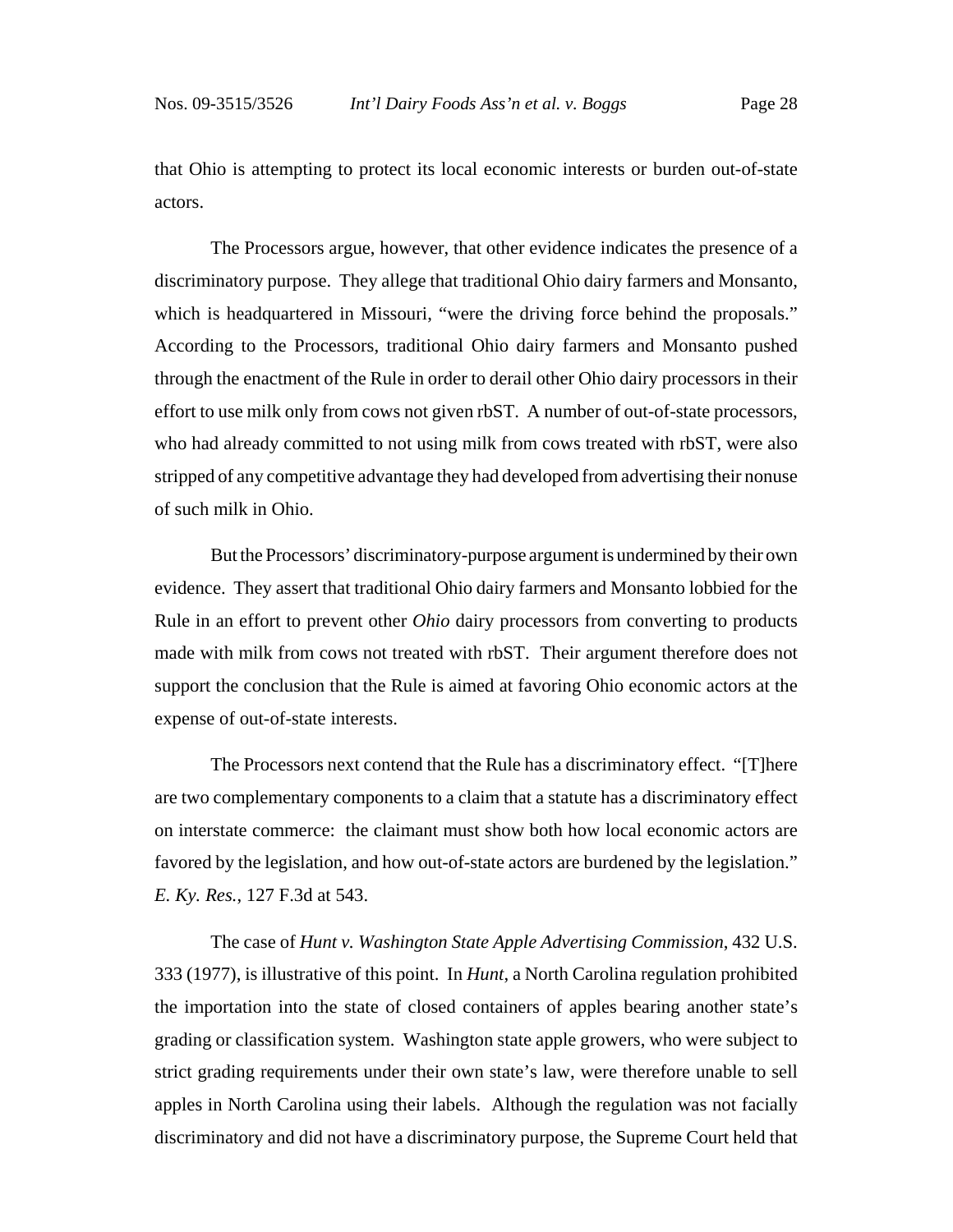it nevertheless burdened Washington growers by preventing them from advertising their grading system and by essentially requiring them to downgrade their product. *Id*. at 352. This in turn benefitted North Carolina growers, whose apples were not of as high a quality as those from Washington. *Id*.

In the present case, the Processors argue that the Rule favors those Ohio dairy farmers who wish to continue treating their cows with rbST, and harms out-of-state farmers and processors who have committed to discontinuing the use of the hormone. But the Rule burdens Ohio dairy farmers and processors who do not use rbST in their production of milk products to the same extent as it burdens out-of-state farmers and processors not using rbST. Conversely, the Rule favors out-of-state farmers and processors who *do* use rbST in the same way that it favors Ohio farmers and processors who use rbST. The point is made all the more clear by the fact that an out-of-state processor whose production includes the use of rbST benefits from the Rule more than an Ohio processor who uses milk from cows not treated with rbST.

As the district court noted, the Processors' "argument is more akin to stating that the law discriminates against dairy producers that do not use rbST as opposed to dairy producers that do use rbST." The problem with the Processors' argument is that it is of no help in meeting their burden of demonstrating how Ohio economic actors are favored by the Rule at the expense of out-of-state actors. Both Ohio and out-of-state processors are in effect either benefitted or burdened equally. Accordingly, we conclude that the Processors' claim that the Rule is protectionist and thus per se invalid is without merit.

#### *4. Weighing the Rule's burdens and benefits*

Because the Rule does not have an impermissible extraterritorial effect and is not protectionist, we must weigh its burdens and benefits in accordance with the *Pike* test. *See Tenn. Scrap Recyclers Ass'n v. Bredesen*, 556 F.3d 442, 449 (6th Cir. 2009). That test requires us to uphold the Rule "unless the burden imposed on [interstate] commerce is clearly excessive in relation to the putative local benefits." *Pike v. Bruce Church, Inc.*, 397 U.S. 137, 142 (1970).